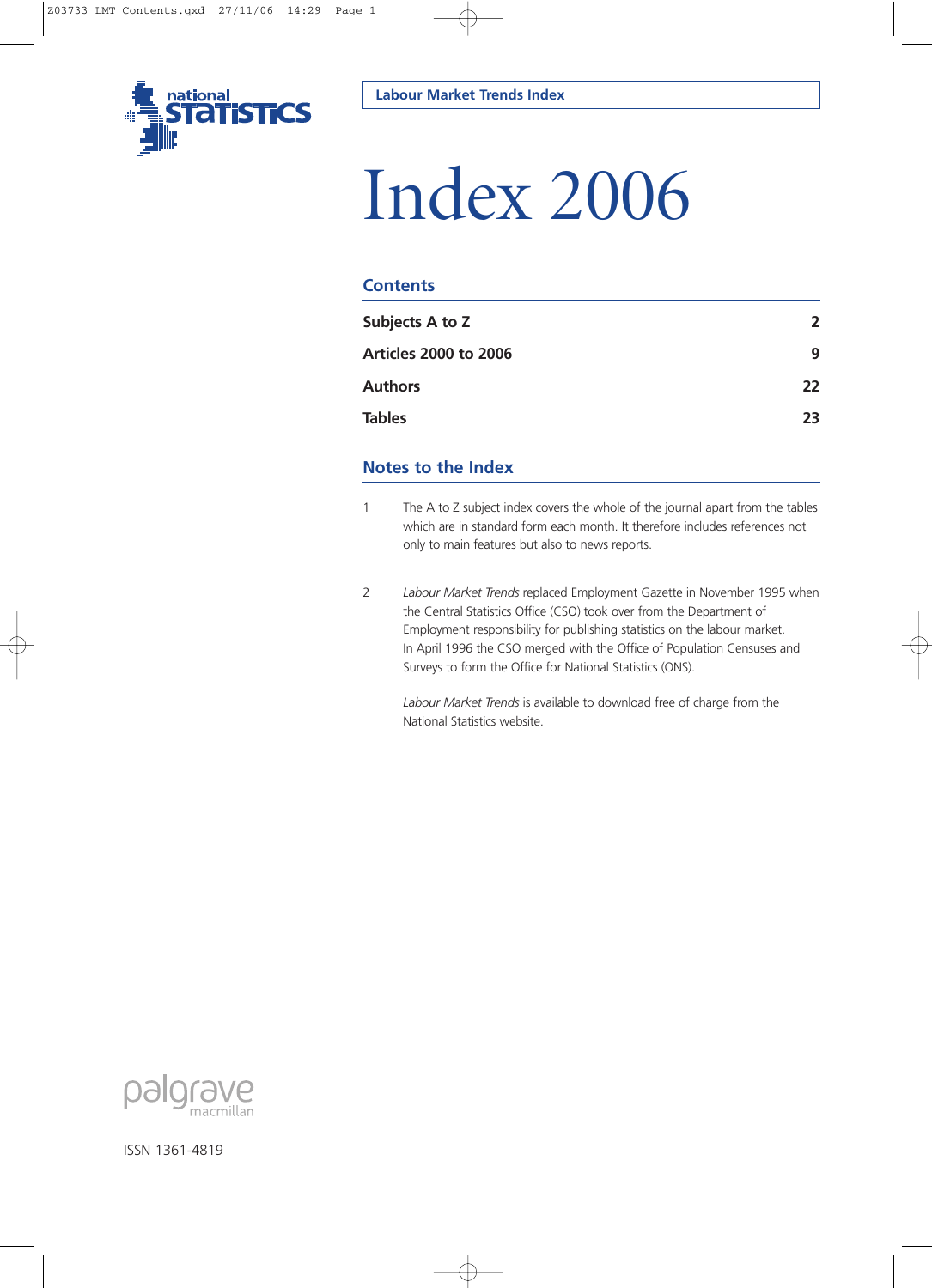# <span id="page-1-0"></span>Subjects A-Z

# **A**

| Acas                                                                                        |
|---------------------------------------------------------------------------------------------|
| New rules, new challenges: Acas' role in the employment                                     |
| tribunal system $\ldots \ldots \ldots \ldots \ldots \ldots \ldots \ldots \ldots \ldots$ 252 |
| Workplace bullying and harassment: building a culture of                                    |
|                                                                                             |
| <b>Age Partnership Group</b>                                                                |
| Managing an ageing population in nine industrial                                            |
|                                                                                             |
| National Guidance Campaign Products Evaluation 251                                          |
| <b>Annual Business Inquiry</b>                                                              |
| 2004 and revised 2003 data published 41-42                                                  |
| <b>Annual Population Survey (APS)</b>                                                       |
| access to UK Data Archive $\ldots \ldots \ldots \ldots \ldots 38, 41$                       |
| Local area labour market statistical indicators incorporating                               |
| the Annual Population Survey  307-319                                                       |
| Parents and work in London: An analysis of Annual                                           |
|                                                                                             |
| <b>Annual Survey of Hours and Earnings (ASHE)</b>                                           |
|                                                                                             |
| Patterns of pay: results of the ASHE 1997-2005 45-46                                        |
|                                                                                             |
| Are 'poor' pensioners 'deprived'  300                                                       |

## **B**

#### **benefits data**

| DWP changes to sample size  44                           |
|----------------------------------------------------------|
| bonuses                                                  |
| The effect of bonuses on earnings growth in              |
|                                                          |
| bullying                                                 |
| Workplace bullying and harassment: building a culture of |
|                                                          |

# **Pagination**

# **C**

| Carers' aspirations and decisions around work and                                                    |
|------------------------------------------------------------------------------------------------------|
|                                                                                                      |
| Census 2011                                                                                          |
| Central and East European migrants in low wage                                                       |
| employment in the UK $\ldots \ldots \ldots \ldots \ldots \ldots \ldots \ldots$                       |
| Changing patterns in the world of work  224                                                          |
| Child poverty in London: Income and labour market                                                    |
|                                                                                                      |
| see also: <b>population</b>                                                                          |
| children                                                                                             |
| Child poverty in London: Income and labour market                                                    |
| indicators 298                                                                                       |
| Families with children in Britain: Findings from the 2004                                            |
| Families and Children Study (FACS) 173                                                               |
| claimant count                                                                                       |
|                                                                                                      |
| compensation of employees                                                                            |
| estimation of compensation of employees (within the                                                  |
| National Accounts (all entertainments) and all entertainments are not all entertainments and 279-287 |
| <b>Confederation of British Industry</b>                                                             |
| CBI/KPMG London Business Survey 223                                                                  |
| costs                                                                                                |
| see: labour costs                                                                                    |

#### **D**

| <b>Department for Communities and Local Government</b> |  |
|--------------------------------------------------------|--|
| The economies of deprived neighbourhoods  368          |  |
| Department of Trade and Industry                       |  |
| Employment rights at work - Survey of employees        |  |
|                                                        |  |
| Inside the workplace: Findings from the 2004 Workplace |  |
| Employment Relations Survey  225                       |  |
|                                                        |  |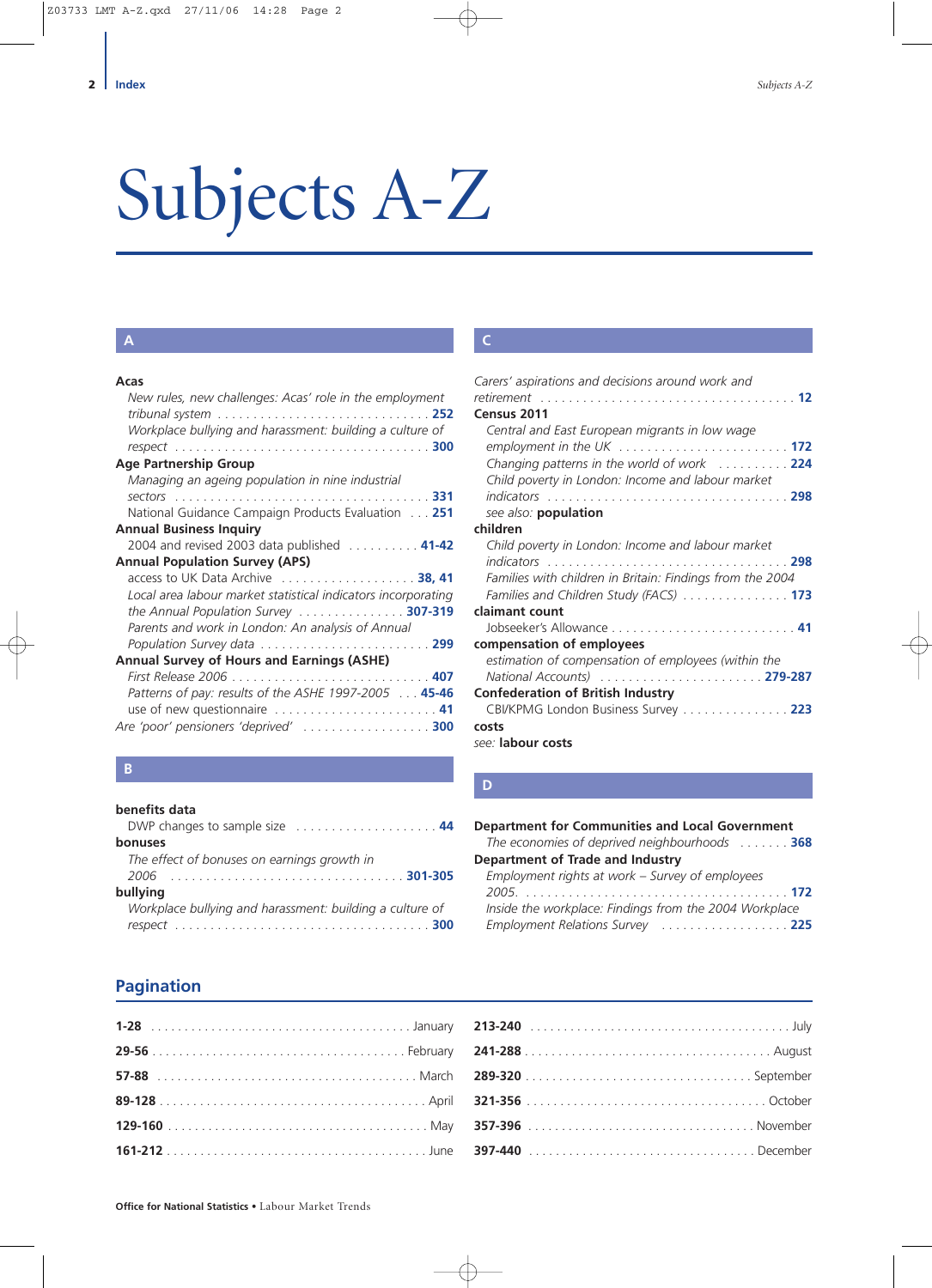| International review of leave policies and related research<br>2006         |
|-----------------------------------------------------------------------------|
| Maternity and paternity rights and benefits: Survey of                      |
|                                                                             |
| .<br>Small and medium sized enterprises: Findings from the                  |
| 2004 Workplace Employment Relations Survey  225                             |
| Trade union membership 2005  100                                            |
| <b>Department for Work and Pensions (DWP)</b>                               |
| Are 'poor' pensioners 'deprived'  300                                       |
|                                                                             |
| Carers' aspirations and decisions around work and                           |
|                                                                             |
| Employer attitudes to personal accounts: Report of a                        |
|                                                                             |
| ethnicity analysis of Jobseeker's Allowance claimants . 367                 |
| Extending working life: A review of the research                            |
| <i>literature</i> 40                                                        |
| Factors affecting the labour market participation of older                  |
|                                                                             |
| Families with children in Britain: Findings from the 2004                   |
| Families and Children Study (FACS)  173                                     |
| Labour market transitions among the over 50s 296                            |
| Maternity and paternity rights and benefits: Survey of                      |
|                                                                             |
| New Deal for Disabled People: Second synthesis                              |
|                                                                             |
| New Deal for Disabled People: Survey of Registrants -                       |
|                                                                             |
| Persistent employment disadvantage 1974-2003  141                           |
| The economic position of large families  299                                |
| The impact of free movement of workers from Central                         |
| and Eastern Europe on the UK labour market 99-100                           |
| The impact of learning on unemployed, low qualified                         |
| adults: A systematic review  332                                            |
| The public sector and equality for disabled people 173                      |
| deprivation                                                                 |
| The economies of deprived neighbourhoods 368                                |
| disabled people                                                             |
| New Deal for Disabled People: Second synthesis                              |
|                                                                             |
| New Deal for Disabled People: Survey of Registrants -<br>report of cohort 3 |
| Persistent employment disadvantage 1974-2003  141                           |
|                                                                             |
|                                                                             |

### **earnings**

| 2006 Annual Survey of Hours and Earnings 407                       |  |
|--------------------------------------------------------------------|--|
| Annual Survey of Hours and Earnings                                |  |
| Patterns of pay: Results of the ASHE 1997-2005 . 45-56             |  |
| use of new questionnaire  41                                       |  |
| Earnings data: a brief guide to sources and                        |  |
|                                                                    |  |
| Global employment trends brief (ILO)  67                           |  |
| Labour Force survey low pay estimates: method                      |  |
| of dealing with second jobs  233-239                               |  |
| Low pay estimates spring 2006 $\ldots \ldots \ldots \ldots \ldots$ |  |
| People in low paid informal work  251                              |  |
| The effect of bonuses on earnings growth in                        |  |
| 2006                                                               |  |
| see also: compensation of employees                                |  |
| Economic and Labour Market Review  408                             |  |
|                                                                    |  |
| Economies of deprived neighbourhoods: Summary of                   |  |
| research                                                           |  |
| employment                                                         |  |
|                                                                    |  |
| age-related employment practices 139-140                           |  |
|                                                                    |  |
| Employment decisions of European women after                       |  |
|                                                                    |  |
| Employment rights at work - Survey of employees                    |  |
| 2005                                                               |  |
|                                                                    |  |
|                                                                    |  |
|                                                                    |  |
| Quality review of employment and job statistics  42                |  |
| Transitions out of and back to employment among older              |  |
| men and women in the UK $\ldots$ 368                               |  |
| Employment Equality (Age) Regulations 2006  251                    |  |
| Employment in Europe 2005  12                                      |  |
| Employment rights at work - Survey of employees                    |  |
| 2005                                                               |  |
| Establishing the principles - Consultation paper on                |  |
|                                                                    |  |
| ethnicity                                                          |  |
| ethnicity analysis of the claimant count for Jobseeker's           |  |
|                                                                    |  |
| Persistent employment disadvantage 1974-2003 141                   |  |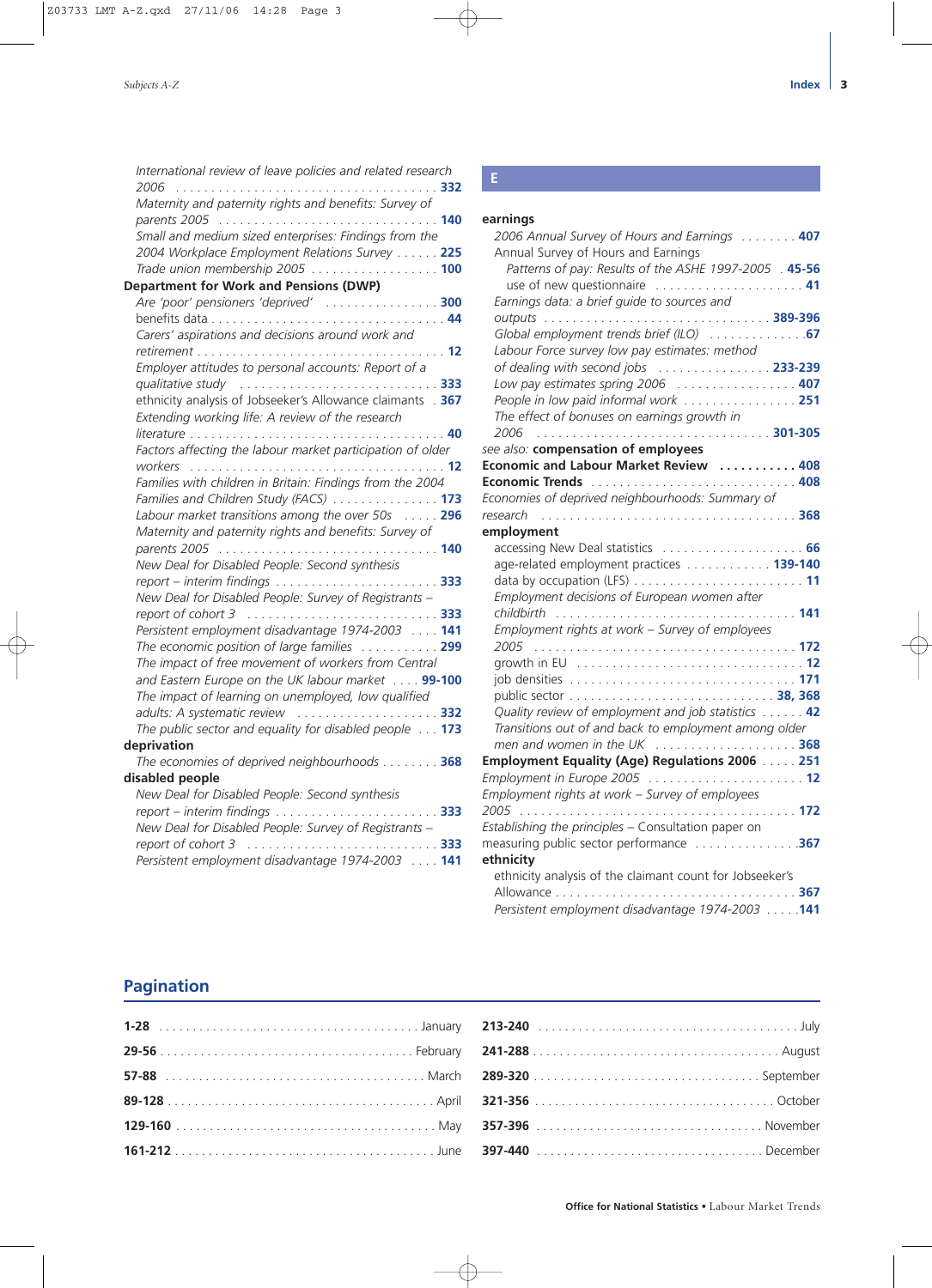#### **European Union**

| Report on the functioning of the transitional arrangements |
|------------------------------------------------------------|
| set out in the 2003 Accession treaty (1 May 2004 -30       |
|                                                            |
| Extending working life: A review of the research           |
|                                                            |
|                                                            |

| Factors affecting the labour market participation of older                                                                                                 |
|------------------------------------------------------------------------------------------------------------------------------------------------------------|
| families                                                                                                                                                   |
| Families with children in Britain: Findings from the<br>2004 Families and Children Study (FACS)  173<br>International review of leave policies and related |
|                                                                                                                                                            |
| The economic position of large families  299                                                                                                               |
| Focus on People and Migration 38-39                                                                                                                        |
| Foreign labour in the United Kingdom: current patterns                                                                                                     |
|                                                                                                                                                            |
|                                                                                                                                                            |

| Geography of poor skills and access to work $\ldots \ldots \ldots$ |
|--------------------------------------------------------------------|
|                                                                    |
|                                                                    |
|                                                                    |
|                                                                    |
|                                                                    |
| Population Survey data for 2004 299                                |
|                                                                    |
|                                                                    |
|                                                                    |
| Guide to Labour Market Statistics 43, 103-108                      |
|                                                                    |

# **H**

#### **Harassment**

*see:* **bullying**

| hours of work                                 |  |
|-----------------------------------------------|--|
| 2006 Annual Survey of Hours and Earnings 407  |  |
| Annual Survey of Hours and Earnings 41, 45-56 |  |

# **I**

#### **immigration**

| Foreign labour in the United Kingdom: current patterns                                                   |
|----------------------------------------------------------------------------------------------------------|
| The impact of free movement of workers from Central and<br>Eastern Europe on the UK labour market 99-100 |
| Impact of learning on unemployed, low qualified adults:                                                  |
| income                                                                                                   |
| see: pav                                                                                                 |
| Inside the workplace: Findings from the 2004 Workplace                                                   |
| Employment Relations Survey  225                                                                         |
| <b>Institute of Leadership and Management</b>                                                            |
| new qualifications on the management of volunteers . 252                                                 |
| <b>Institute for Social and Economic Research</b>                                                        |
| Persistent employment disadvantage  141                                                                  |
| Taking the long view (Report on women's employment                                                       |
|                                                                                                          |
| Transitions out of and back to employment among older                                                    |
| men and women in the UK  368                                                                             |
| <b>International Labour Office</b>                                                                       |
| Changing patterns in the world of work 224                                                               |
|                                                                                                          |
| Key indicators of the labour markets 67                                                                  |
| update of measurement methods for working time 43                                                        |
| International review of leave policies and related research                                              |
|                                                                                                          |

| Jobcentre Plus vacancy statistics <b>Manual Accord 171</b><br>job densities |
|-----------------------------------------------------------------------------|
|                                                                             |
| Jobseeker's Allowance                                                       |
| claimant count by sought and usual occupation $\ldots$ . 41                 |
| ethnicity analysis of claimant count 367                                    |
| <b>Joseph Rowntree Foundation</b>                                           |
| Central and East European migrants in low wage                              |
|                                                                             |
| People in low paid informal work: 'Need not greed' 251                      |
| The geography of poor skills and access to work  68                         |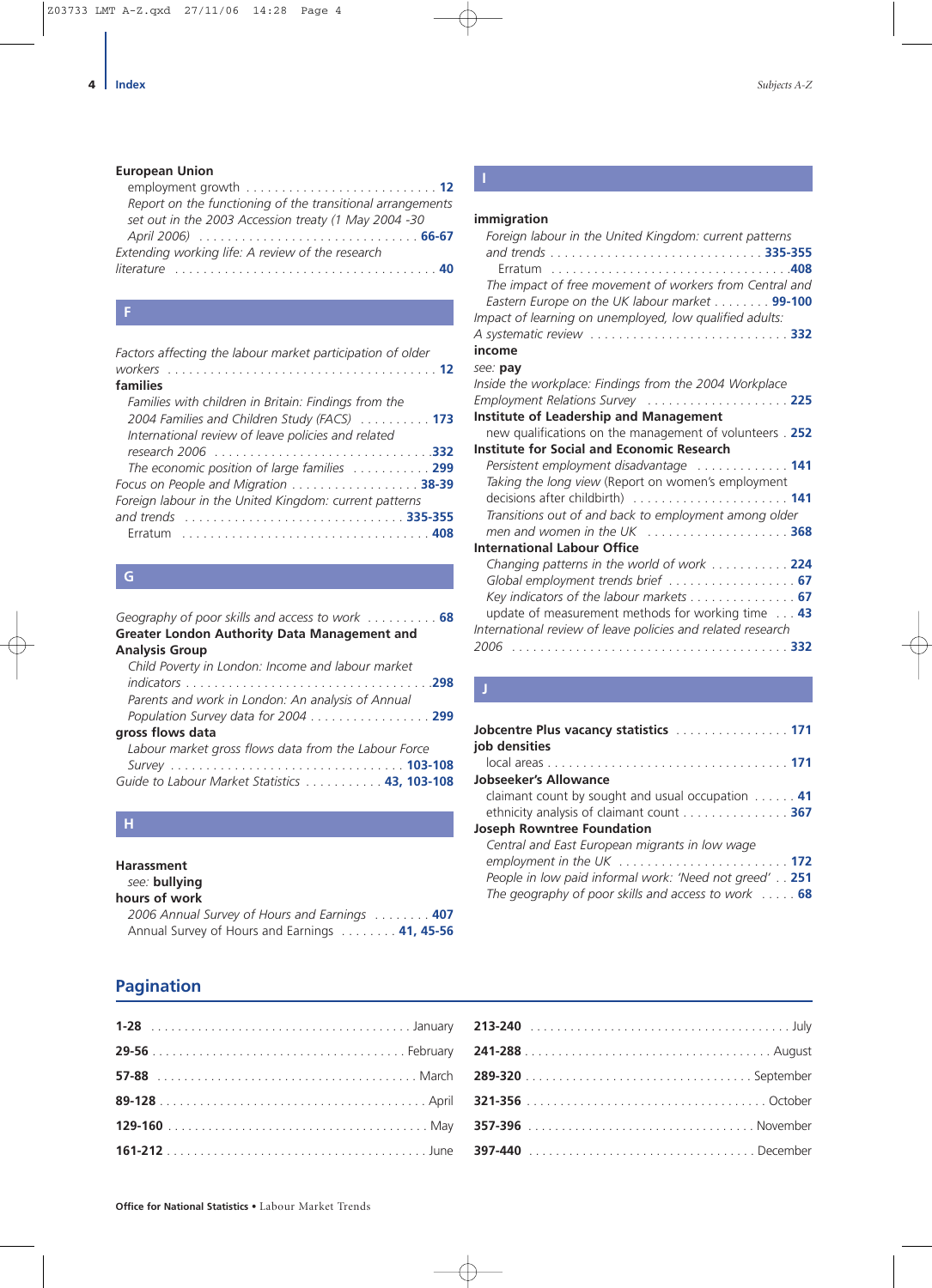# **K**

#### **L**

#### **labour costs**

| A framework for labour costs statistics  203-211           |
|------------------------------------------------------------|
| labour disputes                                            |
| International comparisons 2004 117-128                     |
|                                                            |
| <b>Labour Force Survey</b>                                 |
|                                                            |
| Comparison of statistics on jobs: June 2006 373-388        |
| Comparisons of statistics on jobs: December                |
|                                                            |
|                                                            |
|                                                            |
| Impact of the switch from seasonal to calendar quarters in |
|                                                            |
| Labour market gross flows data from the Labour Force       |
|                                                            |
| LFS low pay estimates: method of dealing with second       |
|                                                            |
| Projections 2006-2020  13-27, 42                           |
| Reflections on fifteen years of change in using the Labour |
|                                                            |
|                                                            |
|                                                            |
|                                                            |
| The new urban/rural indicator in the Labour Force          |
|                                                            |
| labour market                                              |
| Guide to Labour Market Statistics 43                       |
| Child poverty in London: Income and labour market          |
|                                                            |
| Comparison of statistics on jobs: June 2006 373-388        |
| Comparison of statistics on jobs: December 2005 147-156    |
| experimental quality adjusted labour input measure 139     |
| Extending working life: A review of the research           |
| literature                                                 |
| family and household level labour market statistics 44     |
| Foreign labour in the United Kingdom: current patterns     |
|                                                            |
| Erratum                                                    |

| international labour market trends in 2005 67                             |  |
|---------------------------------------------------------------------------|--|
|                                                                           |  |
| Key indicators of the labour markets 67                                   |  |
| Labour market gross flows data from the Labour Force                      |  |
|                                                                           |  |
|                                                                           |  |
| Labour market transitions among the over 50s 39                           |  |
| Local area labour market statistical indicators incorporating             |  |
| the Annual Population Survey  307-319                                     |  |
| new annual publication on the state of the labour market                  |  |
|                                                                           |  |
| New reference sources explaining labour market                            |  |
|                                                                           |  |
|                                                                           |  |
| Public sector employment 2006: seasonally adjusted series                 |  |
|                                                                           |  |
| quarterly update 41-44, 143-145, 253-255, 369-371                         |  |
| The impact of free movement of workers from Central and                   |  |
| Eastern Europe on the UK labour market  99-100                            |  |
| world labour market ILO analysis  224                                     |  |
| labour market analysis and summary                                        |  |
| key data  9, 37, 65, 97, 137, 169,                                        |  |
| 221, 249, 297, 329, 365, 405                                              |  |
| monthly assessment  3-8, 31-36, 59-64, 91-96,                             |  |
| 131-136, 163-168, 215-220, 243-248,                                       |  |
| 291-296, 323-328, 359-364, 399-404                                        |  |
| Labour Market Review 2006 103-108                                         |  |
| Labour market transitions among the over 50s 39                           |  |
| <b>Labour Market Trends</b>                                               |  |
| to be replaced by Economic and Labour Market                              |  |
| leave                                                                     |  |
| International review of leave policies and related research               |  |
|                                                                           |  |
| Maternity and paternity rights and benefits: Survey of                    |  |
|                                                                           |  |
| local area statistics                                                     |  |
| Local area labour market statistical indicators incorporating             |  |
| the Annual Population Survey  307-319                                     |  |
| Low pay estimates spring 2006 $\ldots \ldots \ldots \ldots \ldots \ldots$ |  |
|                                                                           |  |

# **M**

| Managing an ageing population in nine industrial |  |
|--------------------------------------------------|--|
|                                                  |  |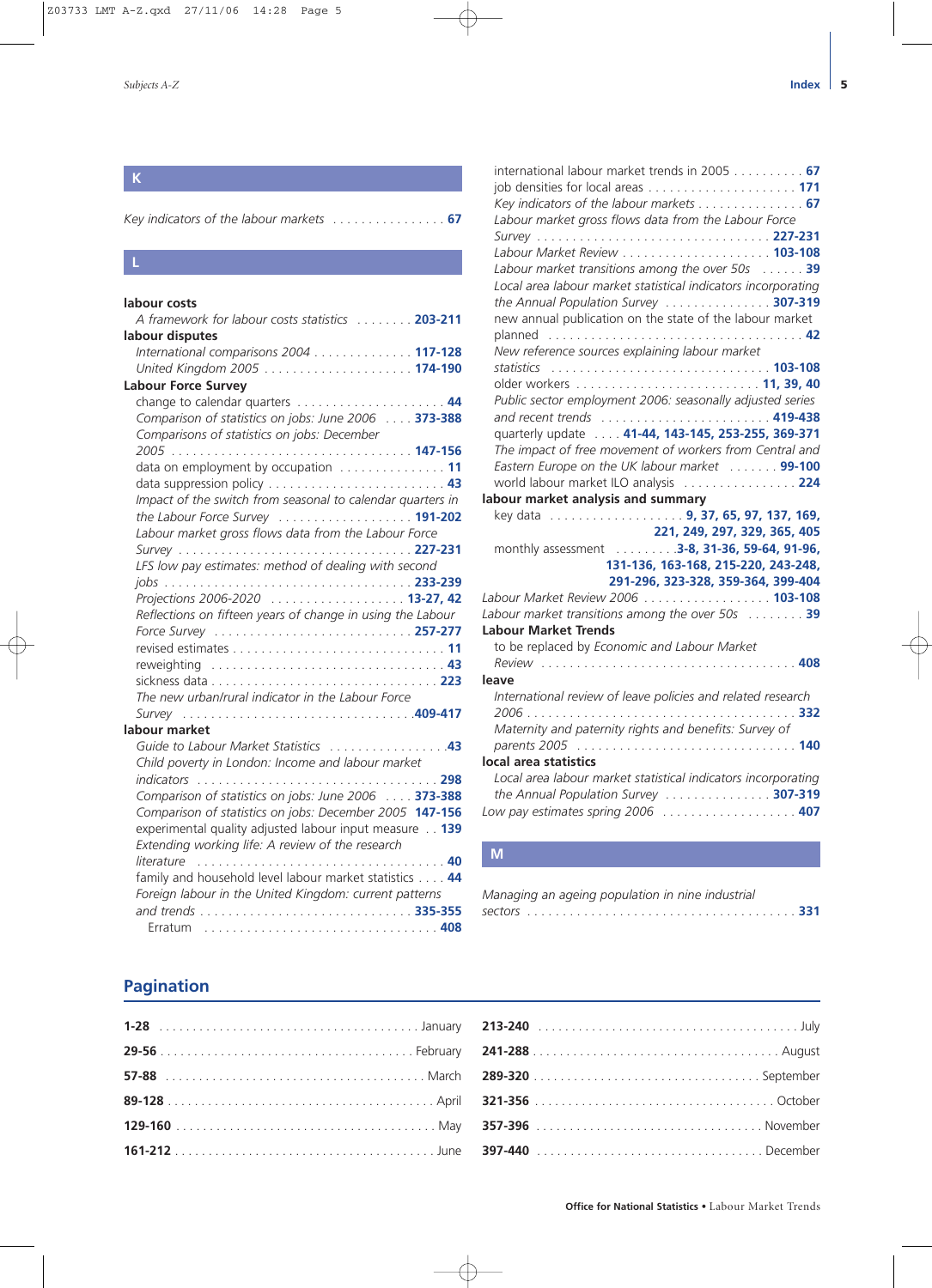| Maternity and paternity rights and benefits: Survey of     |
|------------------------------------------------------------|
|                                                            |
| migration (international)                                  |
| Central and East European migrants in low wage             |
| employment in the UK 172                                   |
| movement of workers within the EU  66-67                   |
| Report of the functioning of the transitional arrangements |
| set out in the 2003 Accession Treaty (period 1 May 2004-   |
| 30 April 2006) by the Commission of the European           |
|                                                            |
| migration (within UK)                                      |
| Focus on People and Migration  38-39                       |
| see also: immigration                                      |
|                                                            |

# **N**

## **NACE**

| see: Standard Industrial Classification                 |
|---------------------------------------------------------|
| <b>National Accounts</b>                                |
| <b>Estimation of compensation of employees</b> 279-287  |
| national minimum wage                                   |
| Do company wage policies persist in the face of minimum |
|                                                         |
| <b>New Deal</b>                                         |
|                                                         |
| New Deal for Disabled People: Second synthesis report - |
|                                                         |
| New Deal for Disabled People: Survey of Registrants –   |
|                                                         |
| New rules, new challenges: Acas' role in the employment |
|                                                         |
|                                                         |

# **O**

#### **Office for National Statistics**

| 2006 Annual survey of Hours and Earnings  407       |
|-----------------------------------------------------|
| Annual Business Inquiry  41-42                      |
| Economic and Labour Market Review to replace Labour |
| Market Trends and Economic Trends  408              |
| Establishing the principles - Consultation paper on |
| measuring public sector performance  367            |
| Focus on People and Migration  38-39                |
| Guide to Labour Market Statistics 43, 103-108       |
| Labour Market Review 2006 103-108                   |
|                                                     |

| Quality review of employment and jobs statistics  42<br>Review of employment and jobs statistics  83-88         |  |
|-----------------------------------------------------------------------------------------------------------------|--|
| The Public Sector Employment First Release 368                                                                  |  |
| older workers                                                                                                   |  |
| age discrimination in the workplace  251                                                                        |  |
| labour market participation  11, 12, 39, 40<br>Managing an ageing population in nine industrial                 |  |
|                                                                                                                 |  |
| Persistent employment disadvantage 1974-2003  141                                                               |  |
| Transitions out of and back to employment among older<br>men and women in the UK $\ldots$ , $\ldots$ , $\ldots$ |  |

# **P**

| Parents and work in London: An analysis of Annual                                               |
|-------------------------------------------------------------------------------------------------|
| Population Survey data for 2004 299                                                             |
| paternity pay and leave                                                                         |
| see: leave                                                                                      |
| pay                                                                                             |
| see: compensation of employees, earnings                                                        |
| pensioners                                                                                      |
| Are 'poor' pensioners 'deprived'  300                                                           |
| pensions                                                                                        |
| Employer attitudes to personal accounts: Report of a                                            |
|                                                                                                 |
| People in low paid informal work - 'Need not greed' . 251                                       |
| Persistent employment disadvantages 1974-2003  141                                              |
| population                                                                                      |
| 2011 Census: labour market and qualifications census                                            |
|                                                                                                 |
| Annual Population Survey: Access on UK Data                                                     |
|                                                                                                 |
| Parents and work in London: An analysis of Annual                                               |
| Population Survey data for 2004  299                                                            |
| poverty                                                                                         |
| see: child poverty, deprivation, pensioners                                                     |
| productivity                                                                                    |
| experimental quality adjusted labour input measure 139                                          |
|                                                                                                 |
| Sectors matter: An international study of sector skills and                                     |
| $productivity \ldots \ldots \ldots \ldots \ldots \ldots \ldots \ldots \ldots \ldots \ldots 101$ |
| projections                                                                                     |
| UK labour force 2006-2020  13-27                                                                |
| public sector                                                                                   |
|                                                                                                 |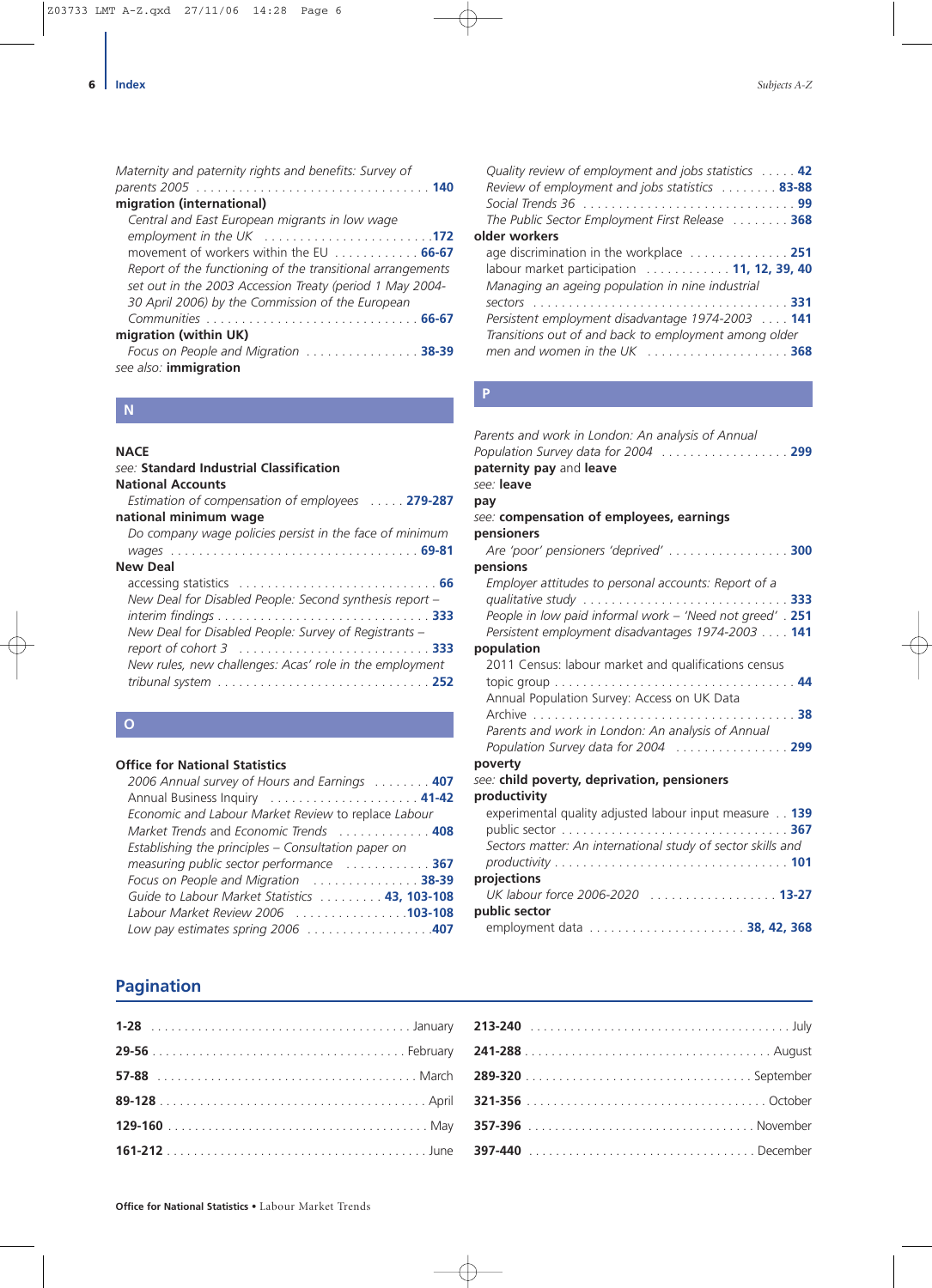| Establishing the principles - Consultation paper on       |
|-----------------------------------------------------------|
| measuring public sector performance 367                   |
|                                                           |
| Public sector employment 2006: seasonally adjusted series |
|                                                           |
| The public sector and equality for disabled people 173    |

#### **Q**

Quality review of employment and jobs statistics . . . . . . **42**

#### **R**

*Report of the functioning of transitional arrangements set out in the 2003 Accession Treaty (period 1 May 2004- 30 April 2006) by the Commission of the European Communities* . . . . . . . . . . . . . . . . . . . . . . . . . . . . . . . **66-67** *Review of employment and jobs statistics* . . . . . . . . . . **83-88**

#### **S**

| Scientists, engineers and technologists in Great              |  |
|---------------------------------------------------------------|--|
| <i><b>Britain</b></i>                                         |  |
| seasonal adjustment                                           |  |
| review of the claimant count series 157-159                   |  |
| Sector Skills Development Agency                              |  |
| Sectors matter: An international study of sector skills and   |  |
|                                                               |  |
| sickness absence                                              |  |
| Labour Force Survey data  223                                 |  |
| skills                                                        |  |
|                                                               |  |
| Small and medium sized enterprises: Findings from the         |  |
| 2004 Workplace Employment Relations Survey 225                |  |
|                                                               |  |
| The geography of poor skills and access to work $\ldots$ . 68 |  |
| <b>Standard Industrial Classification</b>                     |  |
| introduction of SIC 2007 to the UK  44                        |  |
| statistical methodology                                       |  |
|                                                               |  |
| Quality review of employment and jobs statistics  42          |  |
| updating of methods for measuring working time $\ldots$ 43    |  |
| statistics                                                    |  |
| New reference sources explaining labour market                |  |
| statistics                                                    |  |
|                                                               |  |

## **strikes**

#### *see:* **labour disputes**

| Survey of employers' policies, practices and preferences |  |            |
|----------------------------------------------------------|--|------------|
|                                                          |  | $.139-140$ |

#### **T**

#### *Taking the long view* (Report by the Institute of Social and Economic Research on women's employment decisions after childbirth) . . . . . . . . . . . . . . . . . . . . . . . . . . . . . . . . . . . . **141 technologists** *Scientists, engineers and technologists in Great Britain* . . . . . . . . . . . . . . . . . . . . . . . . . . . . . . . . **109-116** *The economic position of large families* . . . . . . . . . . . . . **299** The Public Sector Employment First Release . . . . . . . . . **368 trade unions** Trade union membership 2005 . . . . . . . . . . . . . . . . . . **100 training** *The impact of learning on unemployed, low qualified adults: A systematic review* . . . . . . . . . . . . . . . . . . . . . **332 Tribunals** *see:* **Acas**

#### **U**

#### **UK Data Archive**

| access to Annual Population Survey data 38, 41      |  |
|-----------------------------------------------------|--|
| Understanding and improving National Statistics of  |  |
| employment and jobs  83-88                          |  |
| unemployment                                        |  |
|                                                     |  |
| Seasonal adjustment review of the claimant count    |  |
| series                                              |  |
| The impact of learning on unemployed, low qualified |  |
|                                                     |  |
| urban/rural indicator                               |  |
| The new urban/rural indicator in the Labour Force   |  |
| Survey                                              |  |
|                                                     |  |

#### **V**

#### **volunteers**

| new qualifications in the management of |  |
|-----------------------------------------|--|
|                                         |  |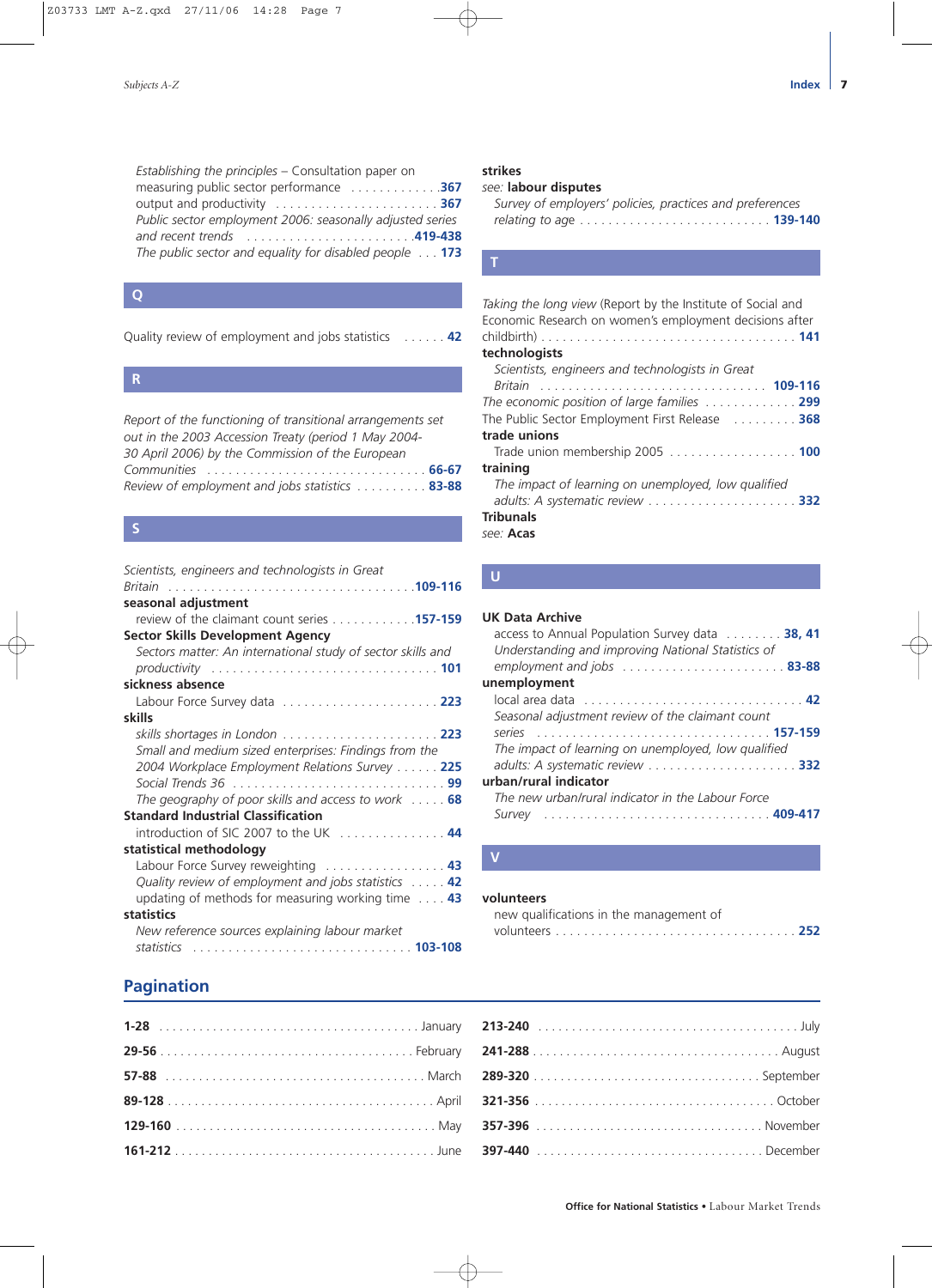# **W**

### **Wages**

| see: earnings, national minimum wage, pay                   |
|-------------------------------------------------------------|
| women                                                       |
| Persistent employment disadvantages 141                     |
| Taking the long view (Report by the Institute of Social and |
| Economic Research on women's employment decisions           |
|                                                             |
| workforce jobs                                              |
| comparison with statistics on jobs in LFS 147-156,          |
| 373-388                                                     |
| quarterly public sector information 42, 43                  |
|                                                             |
| working hours                                               |
| ILO to consider updating measurement methods  43            |
| Patterns of pay: results of the Annual Survey of Hours and  |
| Earnings 1997-2005  45-46                                   |
| Workplace Employment Relations Survey 2004  225             |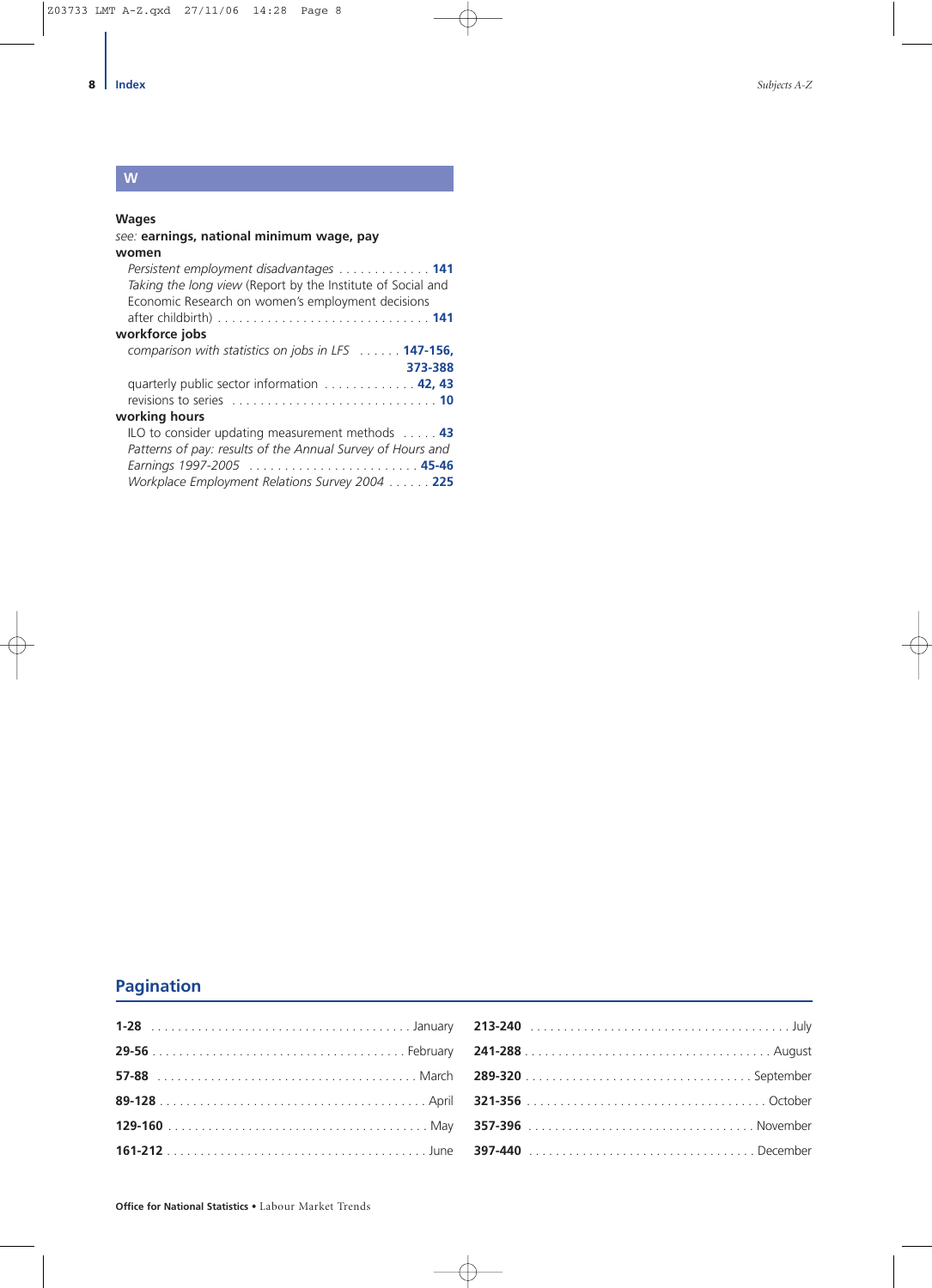# <span id="page-8-0"></span>Articles 2000 to 2006

## **January 2000**

#### **Spotlight on the South East**

This article on the South East is the ninth in the 'Spotlight' series examining the labour market from a regional perspective.

Steve Good **13-24**

#### **LFS household data**

Analyses of the latest datasets covering spring 1999. Emma-Jane Cooper-Green **25-34**

# **Employment rates 1959-1999**

DfEE has published provisional estimates of employment rates on the internationally-agreed definition back to 1959. Iain Bell **35-38**

#### **LFS questions on working patterns**

The changes to the LFS questions together with an evaluation of the resulting data. Also a look at the characteristics of people with different working patterns. Rachel Hill **39-50**

**February 2000**

#### **New Deal and ethnic minority participants**

Characteristics and progress of ethnic minority participants. Anthony Moody **77-82**

#### **Improvements to LFS estimates: weighting and seasonal adjustment**

New LFS estimates based on more upto-date population estimates will be released from April 2000. This report describes the changes in methodology. Mehdi Hussain **83-90**

#### **Developments in measuring employment and jobs**

Measures of employment are subject to important developments being implemented in spring 2000. James Partington **91-92**

#### **March 2000**

#### **Family-friendly employment: its importance to small and medium enterprises**

A look at work practices that both help employees combine work and home responsibilities and benefit employers. Sally Dench, Stephen Bevan, Penny Tamkin and John Cummings **111-119**

#### **April 2000**

#### **International comparisons of labour disputes in 1998**

Strike activity in OECD countries over the ten-year period from 1989 to 1998. Jackie Davies **147-153**

#### **The 1998/9 Labour Force Survey annual Local Area Database**

The fifth LFS LADB has been published, for the first time on the basis of the current boundaries for unitary authorities/local authority districts. Don Burke **155-164**

#### **May 2000**

#### **The Local Labour Force Survey for England**

An expansion of the LFS will provide better data on the labour market at local level. Iain Bell and Mehdi Hussain **195-199**

#### **Production of a private sector services Average Earnings Index**

The development of a new index of average earnings for private sector services. Derek Bird **201-203**

#### **Department for Education and Employment research programme 2000-2001**

A summary of the Department for Education and Employment's research programme for the financial year 2000-2001.

#### **Finance and Analytical Services,**

Department for Education and Employment **205-210**

#### **LFS: regrossing and seasonal adjustment**

The effects of regrossing the LFS using more up-to-date population totals and introducing a new seasonal adjustment methodology.

Mehdi Hussain and Adrian Jones **211-218**

#### **Seasonal adjustment review of the claimant count and Jobcentre vacancies series**

Revisions to the seasonally adjusted claimant count and Jobcentre vacancies arising from this year's seasonal adjustment review. Jenny King **219-224**

#### **Redundancies: enhancing the coherence of LFS estimates**

In conjunction with the LFS regrossing, the derivation of the redundancy variable has been made consistent with other time-banded measures. Frances Sly **225-229**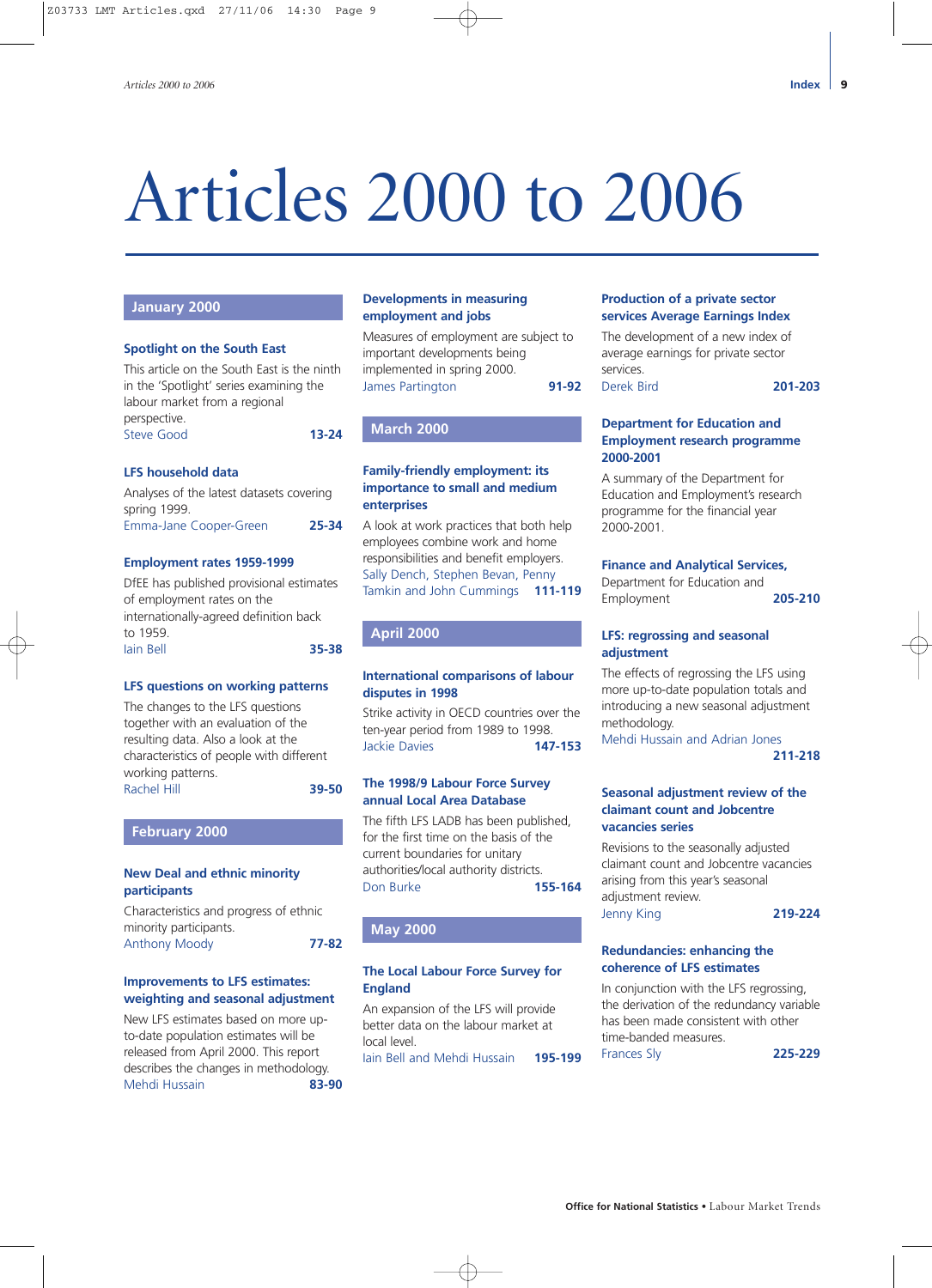#### **Developments in local area LFS data**

User consultation on a review of the existing LFS annual Local Area Database and a new data service. Don Burke and Tricia Williams **231-236**

#### **June 2000**

#### **Labour disputes in 1999**

Detailed analyses of 1999 disputes data and comparisons with previous years. Jackie Davies **259-272**

#### **Annual Employment Survey 1998**

Results of the Annual Employment Survey 1998. James Partington and Charles Mayell **273-282**

#### **July 2000**

#### **Spotlight on the North West**

This article on the North West is the tenth in the 'Spotlight' series examining the labour market from a regional perspective. Steve Good **317-328**

## **Trade union membership 1998-99**

An analysis of data from the Certification Officer and the Labour Force Survey. Stephen Hicks **329-340**

#### **A draft strategic plan for dissemination of ONS labour market statistics**

A draft plan has been produced on which comments are invited. Frances Sly **341-347**

#### **Nomis® via the Web**

A new version of Nomis® has been launched with many new features to make its use quicker and simpler. Sinclair Sutherland and Ann Blake **349-352**

#### **August 2000**

#### **Early lessons from the evaluation of New Deal programmes**

A summary of New Deal and its effects so far. Chris Hasluck **369-377**

#### **September 2000**

#### **The position of older workers in the labour market**

Changes and trends in the labour market activity of older workers.<br>Christine Ashdown **397-400 Christine Ashdown** 

#### **DTI Employment Relations Directorate research programme 2000-2001**

The projects likely to feature in the Department of Trade and Industry's research programme over the next 12 months.

Employment Relations Directorate, Department of Trade and Industry **401-403**

#### **The Annual Business Inquiry: an improved way of measuring employee jobs**

The differences between the Annual Business Inquiry and the Annual Employment Survey and plans for introducing the new data. James Partington **405-408**

#### **Developing improved estimates of ILO unemployment for unitary authorities and local authority districts**

The progress on developing a modelling approach to improve estimates of ILO unemployment for small areas. Rebecca Ambler, David Caplan and David Hastings **409-417**

#### **Review of unemployment rate measures**

The existing unemployment rate measures, work in hand to improve the existing rates, and options for an additional residence-based rate. Tricia Williams and Judi Morgan

**419-423**

#### **October 2000**

#### **Job 'quality' and job security**

An exploration of the concept of job 'quality' and ways of measuring one of its aspects, job security. Mark Beatson **441-450**

#### **Net benefits from new National Statistics and Datasphere websites**

Two new websites make it simpler to locate statistics on the Internet. Frances Sly and Ian Roger **451-456**

#### **Recruitment agencies in the UK**

Existing sources of information on temporary workers differ widely. Ulrike Hotopp **457-463**

#### **Improvements to the total workforce hours worked series**

Initial results of a review of the series and an assessment of its effects. Chris Daffin and Steven Dunstan

**465-469**

#### **November 2000**

#### **Spotlight on the Regions**

A special article provides an all regions summary of revised labour market data. Steve Good, Cathy Baker, Richard Seymour and Tricia Williams **491-499**

#### **Estimating job entry and exit from the Labour Force Survey**

Data from the LFS on movements into and out of employment. Iain Bell **501-503**

#### **Patterns of labour market participation in ethnic minority groups**

The labour market position of people from different ethnic groups. David Owen, Anne Green, Malcolm Maguire, Jane Pitcher and Batool Reza **505-510**

#### **Employer Skills Survey 1999**

The extent and impact of skill deficiencies in England. Nigel Hudson **511-515**

### **December 2000**

#### **Sickness absence**

Improved data on sickness absence from the LFS. Gareth Roberts **541-547**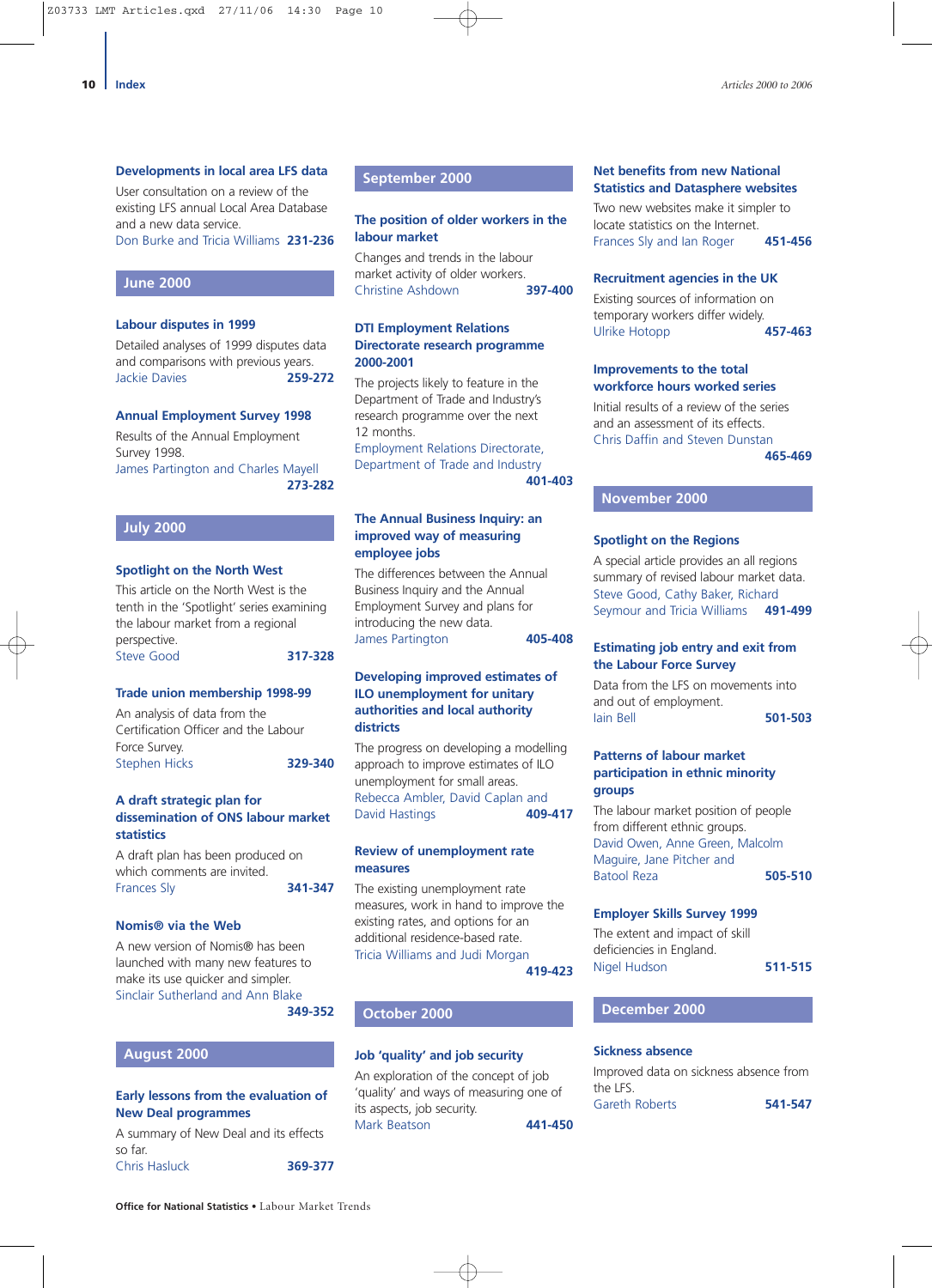#### **The Low Pay Commission strategy for monitoring and evaluating the national minimum wage**

How the Low Pay Commission will assess the effects of the national minimum wage. Ewa Kmietowicz **549-552**

#### **The first year of the Average Earnings Index new sample**

A review of the effects of the new sample underpinning the Average Earnings Index. Derek Bird and Robin Youll **553-562**

#### **Occupational Change: revision of the Standard Occupational Classification**

The revision of the Standard Occupational Classification from its 1990 version to SOC2000. Peter Elias, Abigail McKnight, Rhys Davies and Graham Kinshott **563-572**

#### **The introduction of additional questions on employment status to the Labour Force Survey**

An exploration of the boundary between employee and self-employment status. Rachel Hill **573-579**

#### **January 2001**

#### **Northern Ireland labour market data**

A special article on Northern Ireland presents a broad look at its labour market data.

Department of Enterprise, Trade and Investment, Northern Ireland **13-28**

#### **Labour market participation of ethnic groups**

Key statistics from the LFS on the labour market position of people from different ethnic groups. Breda Twomey **29-42**

#### **LFS household data: spring 2000 analyses**

This article updates previous analyses of LFS household datasets. Emma-Jane Cooper-Green and Adam Gigante **43-53**

#### **Measuring low pay using the New Earnings Survey and the LFS**

How estimates from the two major sources of earnings data are derived and combined to provide a measure of people on low pay.

Nigel Stuttard and James Jenkins **55-66**

#### **Analysis of the claimant count by age and duration including clerical claims**

This article analyses the complete claimant count for October 2000 by age and duration.

Jenny King and Andrew Machin **67-71**

#### **February 2001**

#### **Women in the labour market: results from the spring 2000 LFS**

A description of the labour market participation patterns of women over the past decade and in spring 2000. Breda Twomey **93-106**

#### **Trends in female employment**

An article looking at key characteristics of women in employment. Caroline Bower **107-118**

#### **March 2001**

#### **Patterns of pay**

Results of the 2000 New Earnings Survey. Jamie Jenkins and Derek Bird **145-157**

#### **Jobcentre vacancy statistics**

The technical background to the production of the statistics published each month by ONS. Andrew Birtwhistle **159-162**

#### **Report on the consultation on developments in local area Labour Force Survey data**

Following consultation with users, ONS intends to publish an enhanced annual Local Area Database. Ann Blake, Don Burke and Tricia Williams **163-164**

#### **Seasonal adjustment of ILO unemployed aged 18 to 24 series**

Four series previously presented not seasonally adjusted have been reintroduced on a seasonally adjusted basis. Allan Smith **165-168**

## **April 2001**

#### **Spotlight on the East of England**

This article on the East of England is the final article in the current 'Spotlight' series examining the labour market from a regional perspective. Mike Harris **183-194**

#### **International comparisons of labour disputes in 1999**

Strike activity in OECD countries over the ten-year period from 1990 to 1999. Jackie Davies **195-201**

#### **The 1999/2000 Labour Force Survey annual Local Area Database**

The sixth LFS LADB has been published, allowing analysis of key labour market variables at a local level. David Hastings **203-215**

#### **Reversing the early retirement trend**

A review of the research into factors affecting retirement behaviour and attitudes on the part of employers and workers. Philip Taylor **217-220**

#### **May 2001**

#### **Disability and the labour market**

| Results from the summer 2000 Labour |         |
|-------------------------------------|---------|
| Force Survey.                       |         |
| <b>Breda Twomey</b>                 | 241-252 |

#### **Learning and Training at Work 2000**

An up-to-date picture of the provision, management and delivery of training in England. Bulwinder Singh **253-258**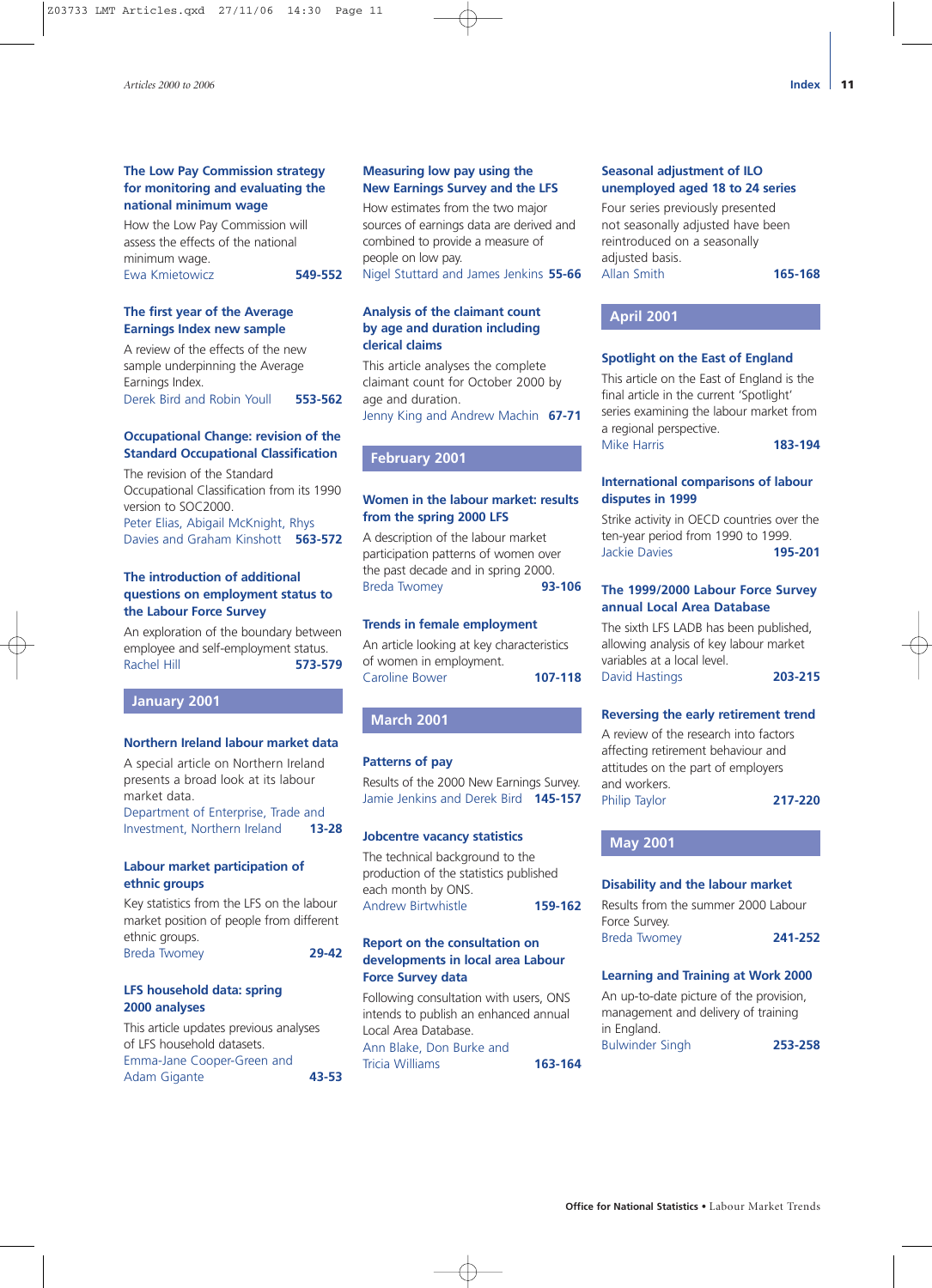This new business survey collects employment and financial information and replaces the Annual Employment Survey as the source of information on employee jobs.

James Partington **259-268**

#### **Seasonal adjustment review of the Labour Force Survey**

The effects of changes to the methodology and treatment of LFS series and details of the resultant revisions. Lara Curran **269-276**

#### **Seasonal adjustment review of the claimant count and Jobcentre vacancies series**

Revisions to the seasonally adjusted claimant count and Jobcentre vacancies arising from this year's seasonal adjustment review. Jenny King **277-280**

## **Labour disputes in 2000**

**June 2001**

Detailed analyses of labour disputes comparing the 2000 data with previous years. Jackie Davies **301-314**

#### **Redundancies in the United Kingdom**

An update of previous analyses of redundancies in the UK in relation to age, sex, occupation, industry and region. Annette Walling **315-322**

#### **Bonus payments and the Average Earnings Index**

This report considers the effects of bonus payments on the key indicator of changes in pay, the Average Earnings Index. Robin Youll **323-334**

#### **Estimating participation in education, training and employment**

This report describes the newly revised methodology for estimating participation in education, training and employment and the resulting effects on estimates. Emma Copeman **335-343**

#### **July 2001**

#### **Changing to SOC2000 – dual coding on the Labour Force Survey**

An assessment of the impact of the revision to the Standard Occupational Classification on the LFS. Roeland Beerten, Laura Rainford and Adrian Jones **357-364**

#### **Analysis of the claimant count by age and duration including clerical claims**

The full count, and age and duration analysis, of the number of people claiming Jobseeker's Allowance for April 2001. Mick McDonough and Andrew Machin **365-369**

#### **August 2001**

#### **Time series analyses of the Labour Force Survey two-quarter longitudinal datasets**

Analysis of the changes in labour market status experienced by individuals. Mike Young **399-405**

#### **Department for Education and Skills research programme 2001-2002**

A summary of the Department for Education and Skills' research programme for the financial year 2001-2002. Department for Education and Skills **407-416**

**September 2001**

#### **Trade union membership 1999-2000**

An analysis of data from the Certification Officer and the Labour Force Survey. Abby Sneade **433-444**

#### **Some labour market implications of employment legislation**

The comparative effects of differing degrees of employment regulation across EU countries for a range of labour market indicators. Tristan Slinger **445-454**

#### **October 2001**

#### **Foreign labour in the United Kingdom: patterns and trends**

Using various sources, this article describes recent trends in international migration into the UK and its effects on the labour market. John Salt and James Clarke **473-483**

#### **Science teaching: the demographic squeeze**

An analysis of data from the ONS Longitudinal Study. Louisa Blackwell, Kevin Lynch and Sara Jones **485-493** 

#### **November 2001**

#### **People leaving employment: characteristics and flows**

A further analysis of LFS longitudinal data. Mike Young **515-522**

#### **December 2001**

#### **The relationship between work-rich and workless households**

Differences in work-rich and workless household rates are explored in this article using a new concept of work-rich to workless household ratio. Emma-Jane Cooper-Green **547-555**

#### **January 2002**

#### **Skills shortages**

An examination of the supply and demand for skills, and the links between skills shortages and the labour market and earnings. Mari Lind Frogner **17-27**

#### **People and jobs: comparing sources of employment data**

This technical report examines some of the issues involved in reconciling the estimated number of jobs in the UK from the Labour Force Survey and employer-based surveys. Helen Ganson **29-32**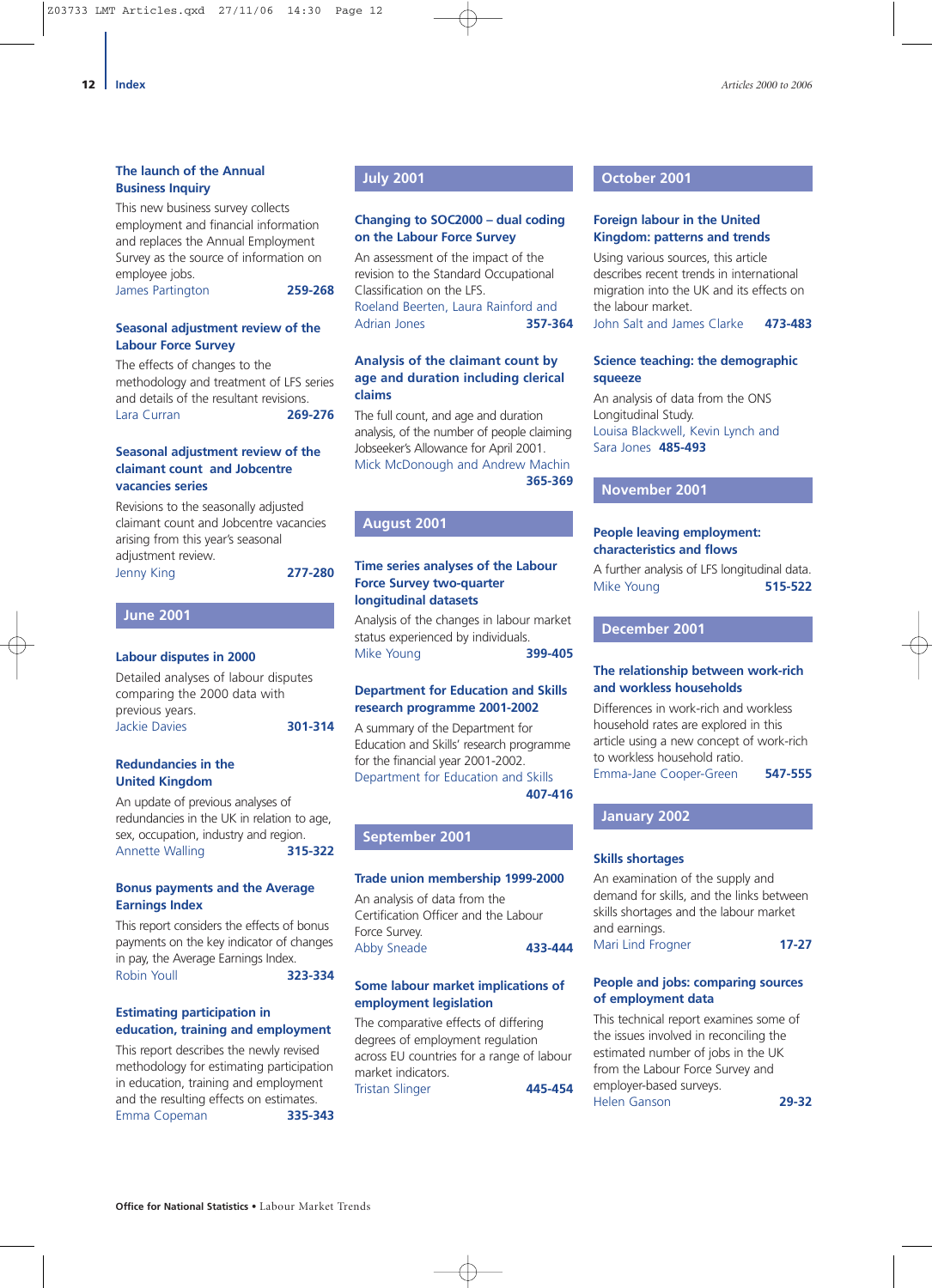#### **Annual local area Labour Force Survey data for 2000/2001**

This report describes the sampling methodology used to gather the new local area labour force statistics, and summarises the information available. David Hastings **33-41**

#### **February 2002**

#### **Economic inactivity and the labour market**

The characteristics of economically inactive people and reasons for inactivity are examined. Catherine Barham **69-77**

**Labour Force Survey Regrossing**

# **April 2002**

This article describes the methodology used to produce revised Labour Force Survey estimates and the anticipated impact of the changes. Allan Smith **79-81**

**March 2002**

#### **Women in the labour market**

A description of the patterns of women's participation in the labour market in spring 2001. Breda Twomey **109-127**

#### **A pilot survey of people living in communal establishments**

The results of a feasibility study and development needed if a full scale survey goes ahead.

Rebecca Gatward, Charles Lound and June Bowman **141-149**

#### **Labour market and demography project**

ONS plans research to identify the likely impact of future population change on labour market supply. Catherine Barham **151-158**

#### **Results of the 2001 New Earnings Survey**

Patterns of pay. Jamie Jenkins **129-139** **April 2002**

#### **Trends and sources of data on sickness absence**

Patterns of sickness absence in the UK. Catherine Barham **177-185**

#### **People leaving economic inactivity: characteristics and flows**

A second report on movements within the labour market looks at flows from economic inactivity into employment and unemployment. Andrew McIntyre **187-194**

#### **Moving between sickness and unemployment**

The characteristics and labour market position of benefit clients who experience both ill health or disability, and unemployment. Department for Work and Pensions

**195-205**

#### **Quality of the estimates of earnings growth from the Average Earnings Index**

The first ever estimates of the precision of rates of earnings growth. Robin Youll **207-213**

#### **May 2002**

#### **People with second jobs**

An analysis of the trends and characteristics of people who do two jobs. Milena Simic and Sachin Sethi **239-247**

#### **Regional labour market performance**

A study of the UK labour market from a regional perspective. Craig Lindsay **249-258**

#### **LFS seasonal adjustment review and regrossing**

This article describes the effects of the annual seasonal adjustment and regrossing on the headline LFS estimates. Allan Smith and Lara Curran **259-265**

#### **Claimant count seasonal adjustment review**

The revisions to the seasonally adjusted claimant count are explained. Valerie Christian **267-270**

#### **June 2002**

#### **Patterns of economic inactivity among older men**

Second article in the series on economic inactivity. Catherine Barham **301-310**

## **Teleworking in the UK**

Trends and characteristics of teleworking in the UK, along with comparisons with other western countries. Department of Trade and Industry

**311-318**

#### **Who trains? Employers' commitment to workforce development**

Examining volume, type and pattern of training provided by employers. Department for Education and Skills **319-324**

#### **July 2002**

#### **Trade union membership: an analysis of data from the autumn 2001 LFS**

Trends and current patterns in union membership.

Department of Trade and Industry **343-354**

#### **Measuring jobs: levels, short-term changes, and industry classification**

The second of a series examining differences between employee jobs recorded by the LFS and employer surveys. Helen Ganson **355-365**

#### **Analysis of the claimant count by age and duration including clerical claims**

The annual analysis of the complete claimant count for April 2002 confirms the quality of the monthly data. Mick McDonough and Maria Asvesta **367-371**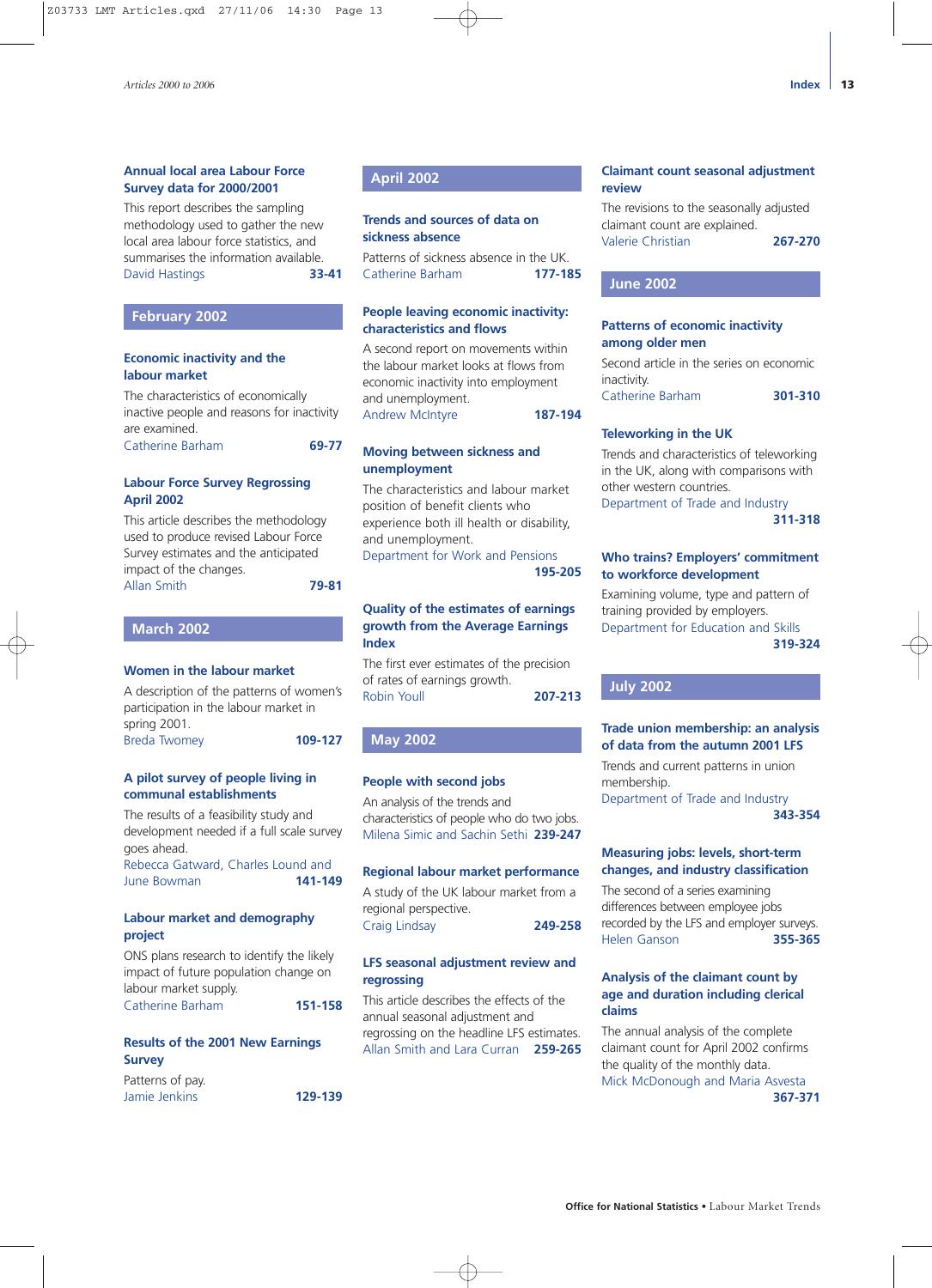#### **August 2002**

#### **Underemployment and overemployment in the UK**

A detailed look at people who would like to work more hours; or, fewer hours for less pay. Milena Simic **399-414**

#### **Labour market experiences of people with disabilities**

Analysis from the LFS of their characteristics and labour market participation. Allan Smith and Breda Twomey **415-427**

#### **Hours worked: a comparison of estimates from the Labour Force and the New Earnings surveys**

Explaining the differences in survey estimates of basic hours and overtime. Richard D. Williams **429-442**

#### **September 2002**

#### **Migrant workers in the UK**

A study of the flow of migrant workers by sex, age and continent of origin. Department for Work and Pensions

**467-476**

#### **Effect of the introduction of SOC2000 on employment estimates**

The estimation of self-employed jobs following the new occupation classification is assessed in this article. Catherine Gibbins and Richard Laux **477-483**

#### **Review of the framework for labour market statistics**

Twenty-eight recommendations for improving labour market statistics have been made. Richard Laux **485-492**

#### **October 2002**

#### **Volume of underemployment and overemployment in the UK**

This, the second of two articles, focuses on the mismatch between the number of hours people would prefer to work and the hours they actually work. Milena Simic **511-521**

#### **Housing tenure and the labour market**

An analysis of the links between housing tenure and people's labour market experiences. Mari Lind Frogner **523-534**

#### **A new survey of job vacancies**

ONS presents the first experimental job vacancy estimates from a new monthly enterprise-based survey. Andrew Machin and Valerie Christian **535-548**

#### **Review of the Labour Force Survey**

A range of recommendations have been made to increase the value of the LFS and improve its quality. Elaine Chamberlain **549-555**

#### **November 2002**

#### **The economically inactive who look after the family or home**

The third article in a series on economic inactivity focuses on this diminishing group. Guy Weir **577-587**

#### **Labour disputes in 2001**

This article presents detailed analyses of the disputes and compares the 2001 data with previous years. Jackie Davies **589-603**

#### **Trends in female employment 2002**

Examines statistics from the 2002 Labour Force Survey and compares with five and ten years ago. Melanie Duffield **605-616**

#### **Review of statistics on distribution of earnings**

This National Statistics review has made a range of recommendations that will increase the value of these data and improve their quality. Derek Bird **617-623**

#### **December 2002**

#### **Patterns of pay**

Results of the 2002 New Earnings Survey. Joanna Bulman **643-655**

#### **The new ethnicity classification in the LFS**

From spring 2001 the Labour Force Survey adopted new ethnicity questions. Allan Smith **657-666**

#### **The impact of bonus payments on the Average Earnings Index**

This article looks at how changes in the levels and timings of large bonus payments can affect estimates of pay growth. David Freeman **667-671**

#### **Interim LFS estimates consistent with the 2001 Census**

The publication plans for, and methodology used to produce, interim estimates for key national aggregates from the LFS.

Alex Clifton-Fearnside and David Blunt **673-676**

#### **January 2003**

#### **International comparisons of labour disputes in 2000**

The statistics on labour disputes in OECD countries over the ten-year period from 1991 to 2000. Joanne Monger **19-27**

#### **Methodology for the 2001/02 annual local area LFS data**

Local area data, published on 13 November 2003, include the first results of the Welsh Local LFS. David Hastings **29-36**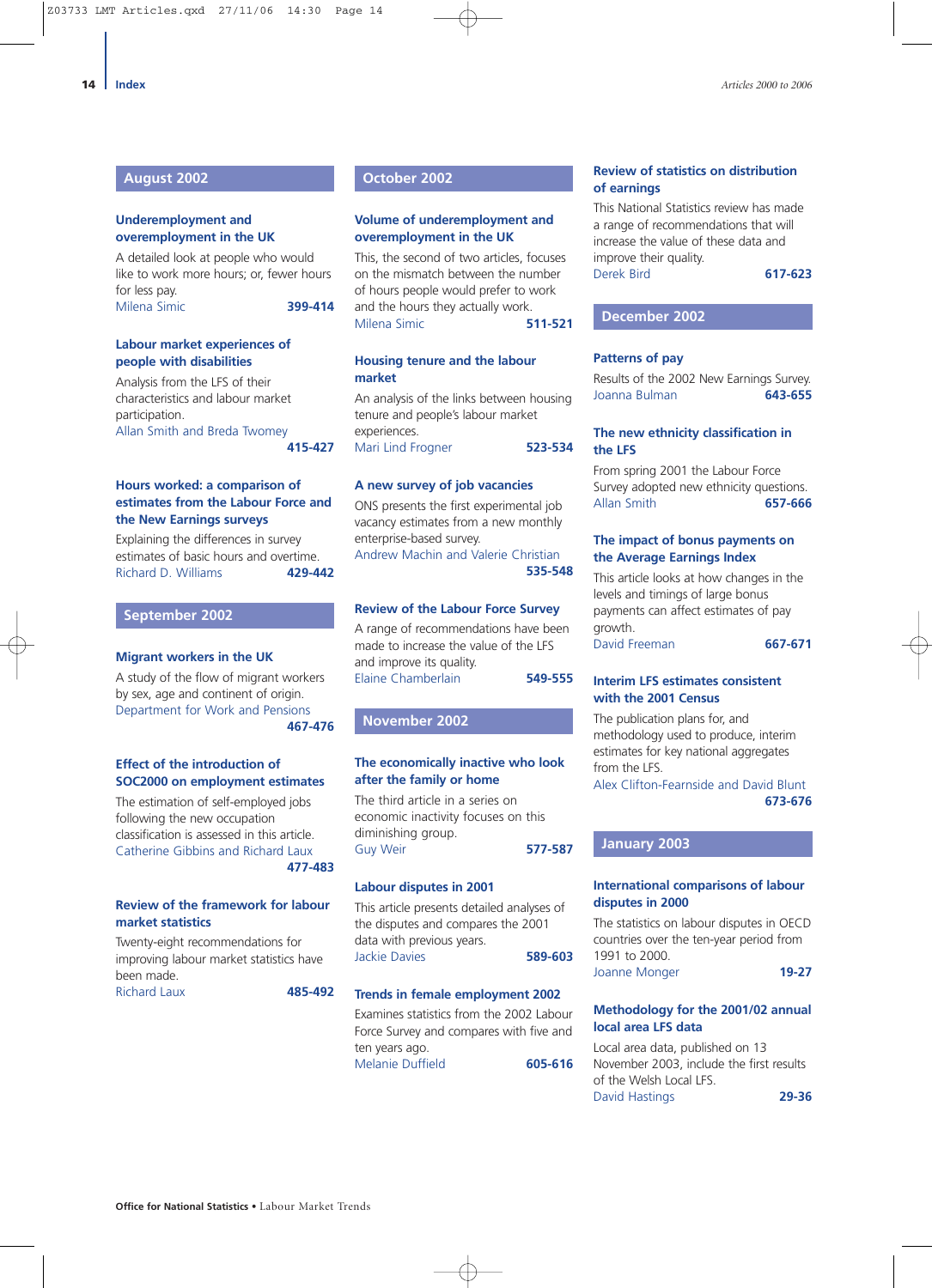#### **Development of improved estimation methods for local area unemployment levels and rates**

This article presents new experimental model-based estimates of ILO unemployment for unitary authorities and local authority districts and describes the methodology.

David Hastings, Nick Maine, Gary Brown and Marie Cruddas **37-43**

#### **February 2003**

#### **Implications of population ageing for the labour market**

A literature review undertaken as part of the Labour Market and Demography Project. Sylvia Dixon **67-76**

#### **Earnings growth 1997 to 2002**

A guide to measurements and possible future developments. Richard D. Williams **77-89**

#### **Revisions to workforce jobs and comparison with Labour Force Survey jobs**

An explanation of the effects of the latest workforce jobs data, which incorporate the results of several separate revisions.

Ian Richardson and Helen Ganson **91-96**

#### **March 2003**

#### **Job separations**

A detailed analysis of voluntary and involuntary job separations. Guy Weir **121-132**

#### **A century of labour market change: 1900-2000**

An overview of labour market conditions in the previous century. Craig Lindsay **133-144**

#### **Education, earnings and productivity**

Recent UK evidence suggests that education raises productivity. Ian Walker and Yu Zhu **145-152**

#### **April 2003**

#### **Patterns of low pay**

The distribution of low pay since the introduction of the national minimum wage. Dick Heasman **171-179**

#### **International comparisons of labour disputes in 2001**

Statistics on labour disputes in OECD countries from 1992 to 2001. Joanne Monger **181-189**

#### **Migration within Britain for job reasons**

The role of labour market factors in the geographical migration of the workingage population. Sylvia Dixon **191-201**

#### **Modernising China's labour market statistics**

The labour force survey development programme in China. Richard Laux, Barry Werner, Ian Knight and Kari Djerf **203-211**

#### **May 2003**

#### **Job relocations and employerassisted migration**

A further article dealing with migration for job reasons. Sylvia Dixon **239-245**

#### **Linking together economic and social data**

Using social accounting matrices to look at the distribution of earnings. Nigel Stuttard and Mari Lind Frogner **247-256**

#### **Seasonal adjustment review of the claimant count series**

The effects of the annual review of seasonal adjustment of the claimant count are explained. Helen Treasure **257-259**

#### **June 2003**

#### **Labour disputes in 2002**

Detailed analyses of the disputes, and comparison with data from previous years. Joanne Monger **285-298**

#### **Economic inactivity in selected countries**

A comparison of seven countries shows wide variations in the level of, and reasons for, inactivity. Guy Weir **299-309**

#### **Developing a quarterly labour costs index**

A description of the construction and initial stages of development of a new indicator measuring changes in labour costs. Derek Bird and Nerissa Wood **311-319**

#### **July 2003**

#### **The role of working-age benefit data in understanding labour market supply**

The importance of relating benefit receipt to labour market participation and plans for making information on both available together. Catherine Barham, Richard Laux and Steve Roberts **341-347**

#### **The Vacancy Survey: a new series of National Statistics**

The background to the adoption of ONS's enterprise-based survey of job vacancies as National Statistics. Andrew Machin **349-362**

#### **Jobcentre Plus notified vacancy series**

An explanation of the deferral of publication of Jobcentre vacancy statistics and the method for creating a proxy series. Jessica Arrowsmith **363-368**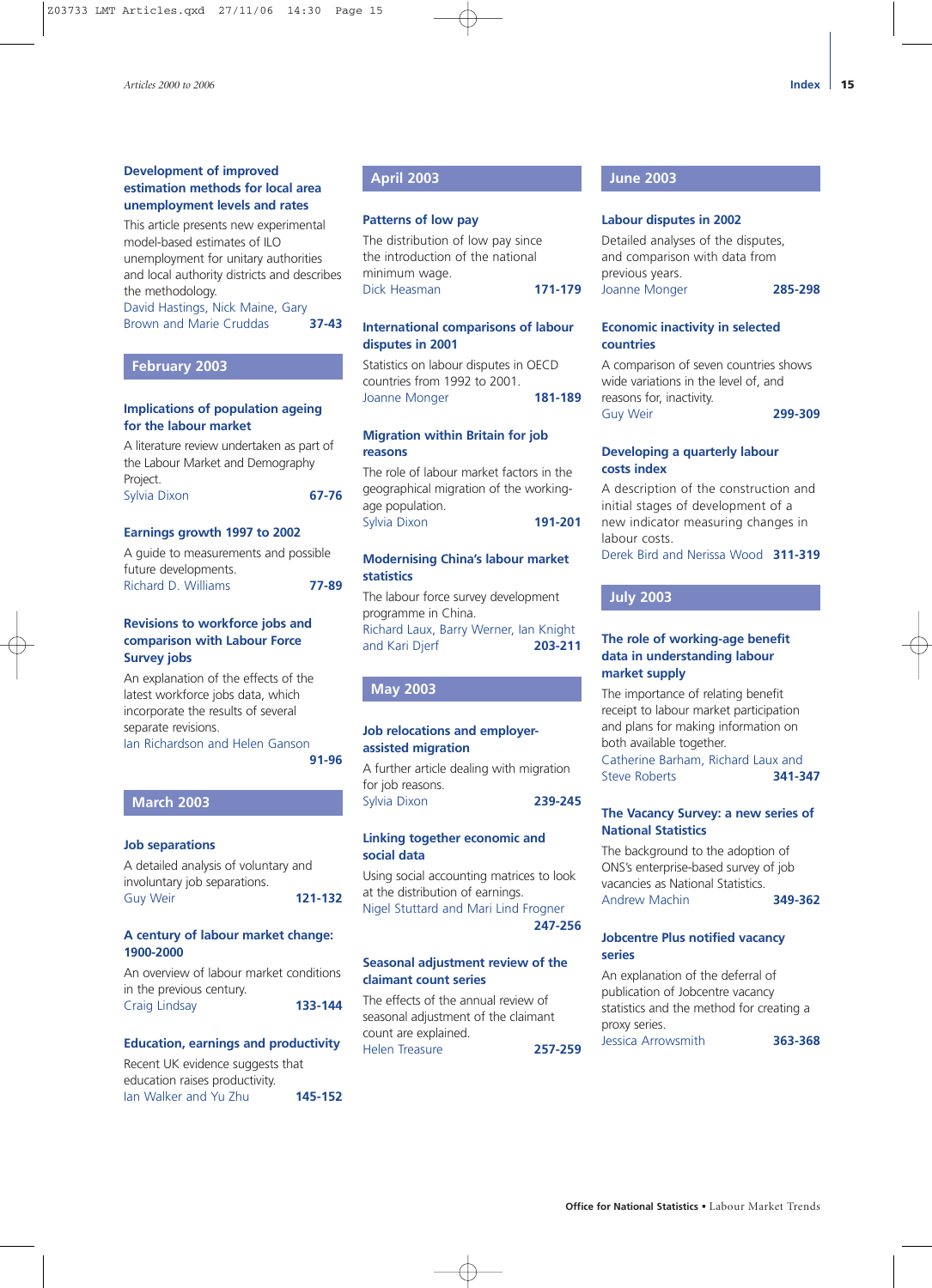#### **Analysis of the claimant count by age and duration including clerical claims**

The complete claimant count for April 2003 by age and duration confirms the quality of the monthly series.

Mick McDonough and Sona Chumun **369-372**

#### **August 2003**

#### **Composition of pay**

An examination of the contribution made to basic pay by additional payments such as overtime and bonuses. Andrea Grabham **397-405**

#### **Jobs densities for local areas: a new indicator**

An introduction to a new local area labour market indicator developed by ONS as part of the framework for local labour market statistics. David Hastings **407-413**

#### **Comprehensive manual for labour market statistics**

A new electronic manual of labour market concepts, methods and sources to help users interpret and analyse labour market data. Keith Tyrrell **415-419**

#### **September 2003**

#### **Self-employment in the UK labour market**

A detailed examination of the characteristics of self-employed people including comparisons over the past 20 years. Guy Weir **441-451**

#### **Jobs in the public sector**

A comprehensive analysis of public sector jobs to June 2002. Ole Black, Ian Richardson and Rhys Herbert **453-466**

#### **Experimental consistent time series of historical LFS data**

First ever review of Labour Force Survey data over 30 years. Craig Lindsay and Paul Doyle **467-475**

#### **October 2003**

#### **Life stages of economic inactivity**

To improve the measurement of potential labour supply, better information is needed about availability for work at different life stages. Catherine Barham **495-502**

**Key indicators of women's position in Britain**

Findings from a comprehensive study of women in Britain.

Angelika Hibbett and Nigel Meager **503-511**

#### **How people answer Labour Force Survey questions about economic inactivity**

A qualitative study uses follow-up interviews to explore the answers given to LFS questions.

Daniel Guinea and Peter Betts **513-519**

#### **November 2003**

#### **Job mobility and job tenure in the UK**

One of a series of articles looking at different aspects of flexibility within the UK labour market. Claire Macaulay **541-550**

**Labour market turning points**

A study of leading indicators of labour market performance. Craig Lindsay **551-562**

#### **Work permits and foreign labour in the UK**

A statistical review. James Clarke and John Salt **563-574**

#### **Seasonally adjusting the Average Earnings Index excluding bonuses series**

A new AEI series will give a better indication of trends in pay growth. Helen Spyrou **575-580**

#### **December 2003**

#### **Patterns of pay**

Results of the 2003 New Earnings Survey. Joanne Bulman **601-612**

#### **Economic inactivity among students**

The last in a series of articles examining economic inactivity at different life stages. Keith Tyrrell **613-621**

#### **Changes to self-employment in the UK: 2002 to 2003**

An investigation into the causes of the recent changes. Claire Macaulay **623-628**

#### **January 2004**

#### **Measuring working time arrangements**

An introduction including an overview of the available measures and of the measurement issues being addressed internationally. Vivienne Avery **15-17**

#### **Recent changes in hours worked, summer 2003**

An examination of the components of the growth in total hours worked over the year summer 2002 to summer 2003. Richard D. Williams **19-24**

#### **Changes in working trends over the past decade**

Part-time and temporary work, shift work and a range of flexible working practices are examined in the UK and internationally. Trish McOrmond **25-35**

#### **Improving labour market statistics in Ukraine**

Part of the work ONS is doing to assist the State Statistics Committee of Ukraine to develop its social statistics. Helen Ganson and Richard Laux

**37-43**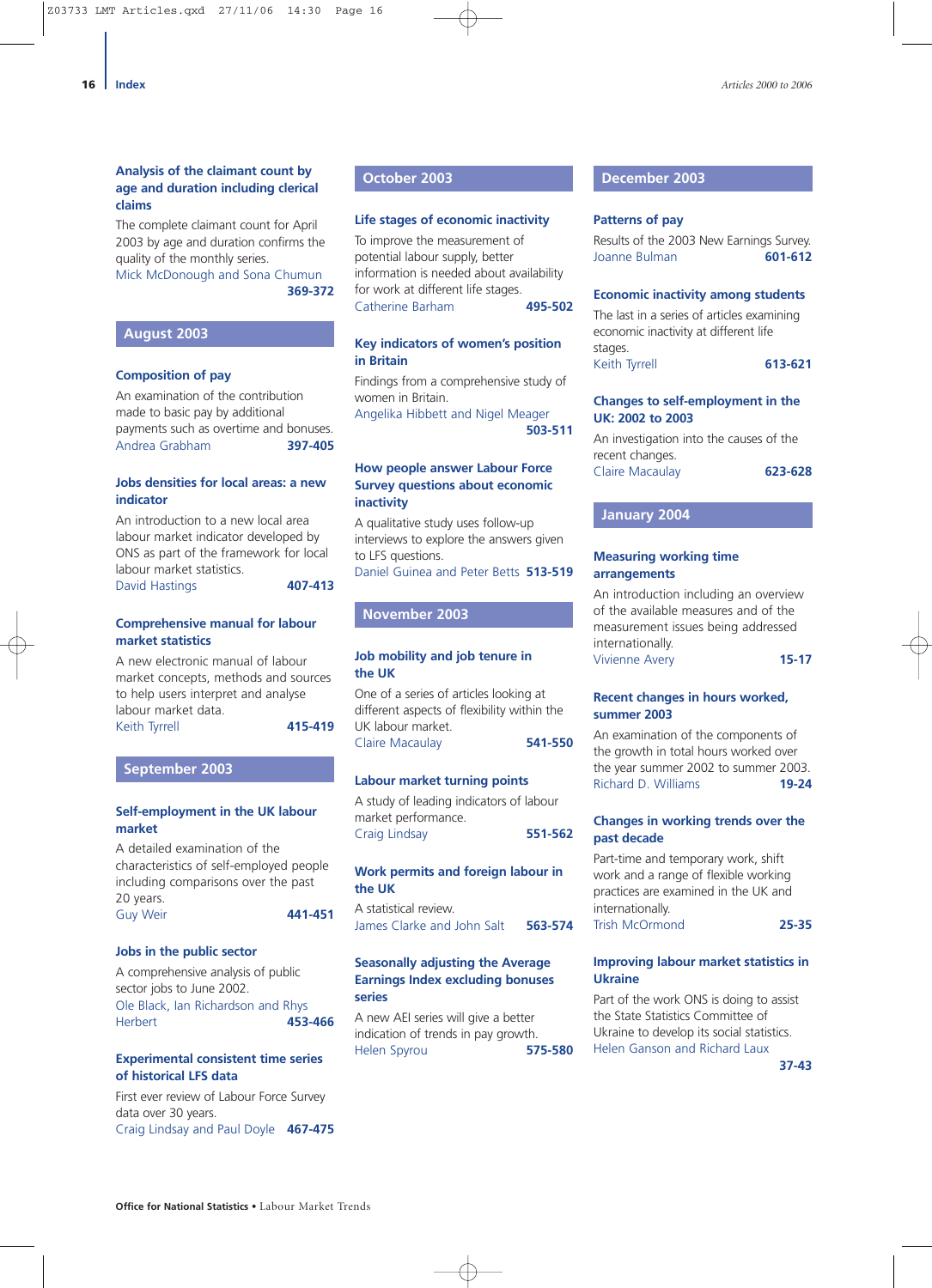#### **February 2004**

#### **Comparisons between unemployment and the claimant count**

A discussion of the two measures, with a focus on the factors which cause them to move differently over time. Andrew Machin **59-62**

#### **An introduction to the UK Time Use Survey from a labour market perspective**

The first in a planned series of articles using the Time Use Survey to analyse the labour market. Richard D. Williams **63-70**

**Investigating hours worked measurements**

A comparison of hours worked from the Time Use Survey with established sources such as the LFS and the NES. Richard D. Williams **71-79**

#### **March 2004**

#### **Trade Union membership: estimates from the autumn 2003 Labour Force Survey**

Main findings using the most recent data on trade union membership. Stephen Hicks and Tom Palmer **99-101**

#### **Skills shortages in skilled construction and metal trade occupations**

This article probes the extent and underlying causes of skills shortages in key building trades. Yolanda Ruiz **103-112**

#### **Working time patterns in the UK, France, Denmark and Sweden**

People's usual working hours are compared across several European countries.

Kate Bishop **113-122**

#### **April 2004**

#### **Characteristics of the short-term and long-term unemployed**

An investigation of factors affecting the length of time people spend unemployed. Nasima Begum **139-144**

#### **International comparisons of labour disputes in 2002**

Statistics on labour disputes in OECD countries from 1993 to 2002. Joanne Monger **145-152**

#### **Ethnic differences in women's demographic, family characteristics and economic activity profiles, 1992 to 2002**

An analysis of variations between women from different ethnic backgrounds, including changes over time. Joanne Lindley, Angela Dale and<br>Shirley Dex 153-165 **Shirley Dex** 

#### **Labour Force Survey reweighting and seasonal adjustment review**

An explanation of adjustments made to LFS estimates for 1992 to 2003 based on the 2001 Census and the annual seasonal adjustment review. Alex Clifton-Fearnside and Alyson Whitmarsh **167-172**

## **May 2004**

#### **Public sector pay growth by industry**

New and more detailed data on public sector earnings have been released. David Freeman **191-194**

#### **Redundancies in the UK**

An analysis of data from 1999 to 2003. Daniel Heap **195-201**

#### **Seasonal adjustment review of the claimant count series**

The effects of this year's review are discussed. Helen Treasure **203-207**

#### **June 2004**

#### **Employment by industry and occupation**

An analysis of employment distribution, and characteristics of people in the main industry/occupation groups. Nasima Begum **227-234**

#### **Labour disputes in 2003**

Detailed analyses of the disputes, and comparison with data from previous years. Joanne Monger **235-247**

#### **Methodology for 2002/03 annual local area Labour Force Survey data**

Local area data, now consistent with the 2001 Census, were published on 28 April 2004.

David Hastings and Joe Traynor **249-254**

#### **July 2004**

#### **Jobs in the public sector mid-2003**

A comprehensive analysis of public sector jobs. Ole Black, Ian Richardson, and Rhys Herbert **271-281**

#### **Employment and unemployment in the new EU member countries**

On 1 May 2004 ten new countries joined the European Union. Kate Bishop **283-294**

#### **Analysis of the claimant count by age and duration including clerical claims**

Results of the full count can be used to access the accuracy of the regular monthly data. Mick McDonough and

Seeookumar Chumun **295-296**

#### **August 2004**

#### **The effect of bonuses on earnings growth in 2004**

An analysis of the impact of the latest round of bonus payments and their timing on earnings growth. David Freeman **315-319**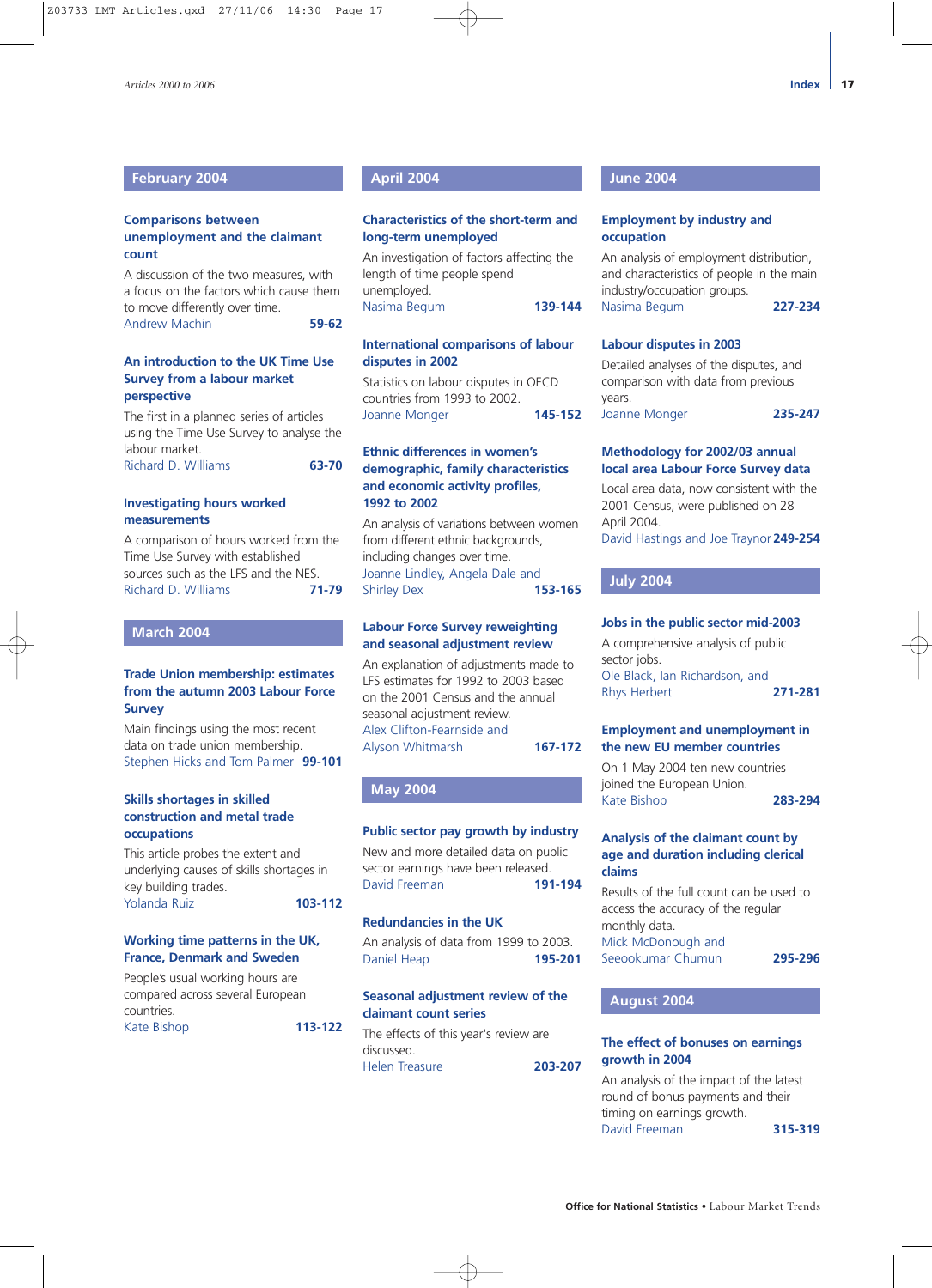#### **The demand for labour in the UK**

An introduction to the topic illustrated with data from two regions. Richard D. Williams **321-330**

**Local area jobs densities: 2002**

Latest results including parliamentary constituencies and Travel-to-Work Areas, with revisions to past data. David Hastings **331-338**

#### **September 2004**

#### **The increase in employment in Wales during 2002 and 2003**

An analysis of the recent growth in employment. James McNair **357-362**

**A guide to interim reweighting and using Labour Force Survey microdata**

The implications of differences between estimates in the labour market statistics First Release and LFS microdata following the 2001 Census.

Trish McOrmond and Stephen Hicks **363-373**

#### **Sources of data for measuring labour demand**

A detailed guide to complement last month's introduction to the topic. Richard D. Williams **375-383**

#### **October 2004**

#### **Growth in self-employment in the UK**

Further investigation into the causes of the increase since 2002. Craig Lindsay and Claire Macaulay **399-404**

## **Labour market data for local areas by ethnicity**

Extensive tables to supplement the annual local area LFS have been published. Keith Brook **405-416**

#### **November 2004**

#### **Workless households: results from the spring 2004 LFS**

The labour market characteristics of people living in workless households are discussed. Annette Walling **435-445**

#### **Labour productivity**

An insightful analysis of the reasons why the UK lags behind its main international competitors. Craig Lindsay **447-454**

#### **Methodology for the 2004 Annual Survey of Hours and Earnings**

This new annual survey represents a major improvement on its predecessor, the New Earnings Survey. Derek Bird **457-464**

#### **December 2004**

#### **Low pay estimates for 2004**

This year's results use the improved methodology of the Annual Survey of Hours and Earnings. Julie Milton **481-483**

#### **International comparisons of labour market data sources**

An explanation of why labour market estimates for the UK published by ONS, OECD and Eurostat differ. Kate Bishop **485-492**

#### **An analysis of historical ASHE data 1998 to 2003**

The impact of applying new methodology to existing New Earnings Survey data is described. Chris Daffin **493-504**

#### **Seasonal adjustment of the Vacancy Survey data**

Seasonally adjusted results are shown for the first time. Helen Treasure **505-508**

#### **January 2005**

#### **Employment and unemployment estimates for 1971 to 1991**

Longer time series for key labour market measures are now official. Craig Lindsay **15-19**

#### **Annual local area Labour Force Survey 2003/04**

This year's results, for all areas in the UK, are based on the largest ever sample. David Hastings **21-32**

#### **Comparison of 2001 Census and LFS labour market indicators**

A detailed comparison of results from the two sources. Daniel Heap **33-48**

#### **February 2005**

#### **The difference between pay settlements and earnings growth**

The reasons for the gap between the two measures are explained. Sarah Miller **67-71**

#### **The employment rate of older workers**

This article looks at the growth that has taken place since 1993. Ulrike Hotopp **73-88**

**March 2005**

#### **Employment data in context**

How ONS puts together a coherent picture of the UK labour market each month. Allan Flowers **107-112**

#### **Labour market participation: the influence of social capital**

The concept of social capital, and its relevance to people's lives, has been gaining recognition in recent years. Keith Brook **113-123**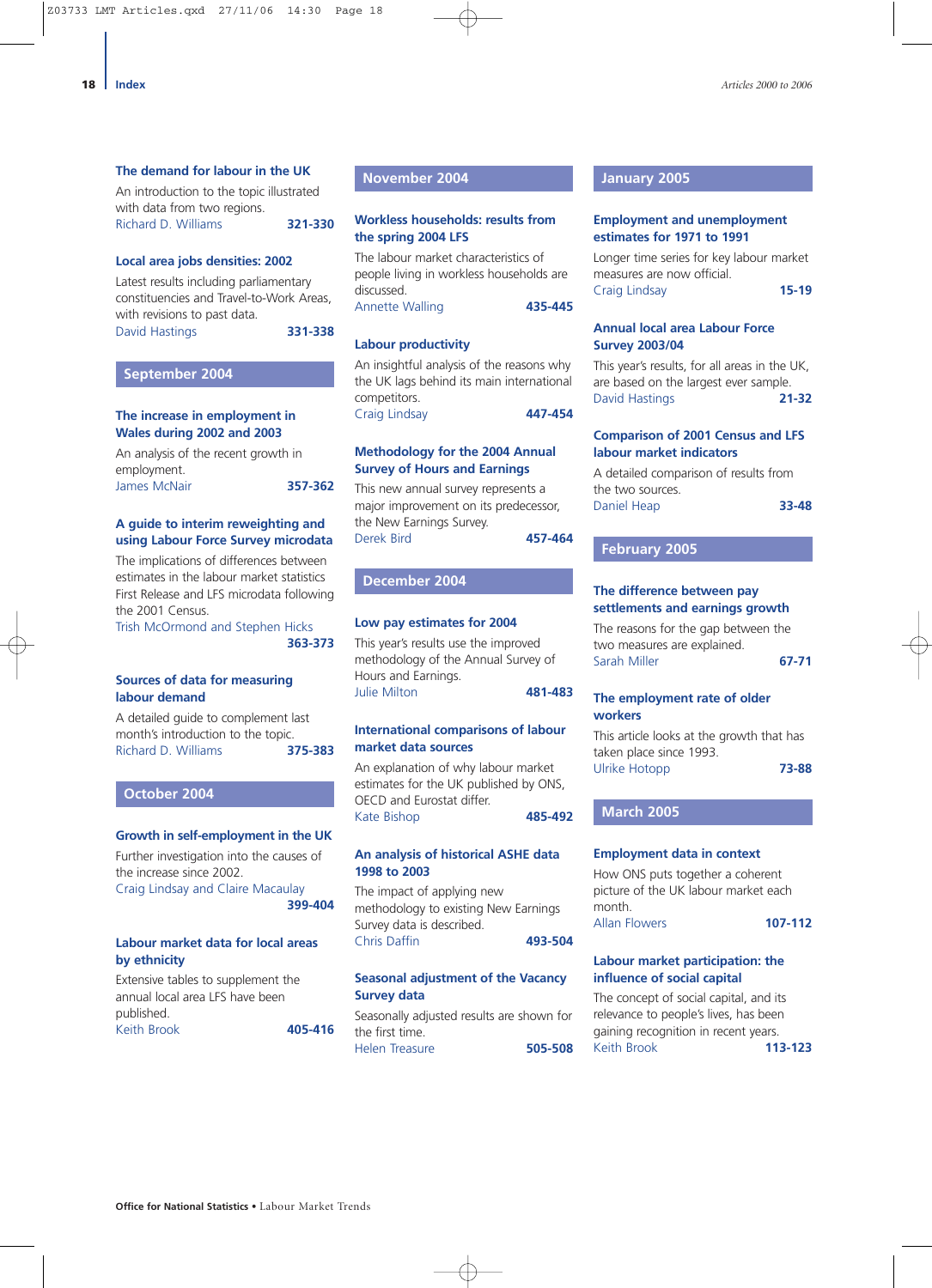#### **April 2005**

#### **Public sector employment**

A summary of latest estimates to March 2004 and work undertaken to improve their quality. Stephen Hicks and Craig Lindsay **139-147**

#### **Sickness absence from work in the UK**

| An analysis of patterns of absence |         |
|------------------------------------|---------|
| among different categories of      |         |
| employees.                         |         |
| Catherine Barham                   |         |
| and Nasima Begum                   | 149-158 |
|                                    |         |

#### **International labour disputes in 2003**

| Statistics on labour disputes in OECD<br>countries from 1994 to 2003. |         |
|-----------------------------------------------------------------------|---------|
| Joanne Monger                                                         | 159-168 |

#### **May 2005**

#### **Disabled people in public sector employment, 1998 to 2004**

Recent trends in the employment of disabled people in the public sector in Great Britain are described. Michael Hirst and Patricia Thornton **189-199**

#### **Using the LFS to map the care workforce**

Two methods of defining employment in childcare and social care are compared. Antonia Simon and Charlie Owen **201-208**

#### **Seasonal adjustment review of the claimant count series**

The effects of this year's review are explained. Nimmy Vijayakumar **209-211**

#### **June 2005**

#### **Job separations in the UK**

An updated analysis of voluntary and involuntary job separations and the labour market factors that influence these.

Daniel Heap **231-238**

#### **Labour disputes in 2004**

Detailed analyses of the disputes, and comparison with data from previous years.

Joanne Monger **239-252**

#### **Publication of Jobcentre Plus vacancy statistics**

Introduces newly available data on Jobcentre Plus vacancies, and explains their uses and limitations. Russ Bentley **253-259**

#### **July 2005**

#### **Families and work**

An analysis of the employment patterns of families and parents with dependent children. Annette Walling **275-283**

#### **The labour market participation of older people**

An examination of characteristics of older workers focusing on their reasons for inactivity. Elizabeth Whiting **285-296**

#### **Results of the Second Flexible Working Employee Survey**

A discussion of awareness and take up of the right to request flexible working. Heidi Grainger and Heather Holt **297-302**

#### **Producing ONS redundancy statistics**

An introduction to redundancy estimates published by ONS. Lester Browne **303-307**

#### **August 2005**

#### **Developments in ONS earnings statistics: an overview**

Together with the Annual Survey of Hours and Earnings two new experimental indicators provide an extensive set of earnings statistics. Polly Hopwood **327-335**

#### **The new experimental measure of Average Weekly Earnings**

The methods underlying this new shortterm indicator and how it differs from the Average Earnings Index. David Freeman and Polly Hopwood **337-344**

#### **The new experimental Index of Labour Costs per Hour**

How this timely indicator of changes in the hourly cost of labour to employers is produced. Polly Hopwood **345-352**

#### **September 2005**

#### **The effect of bonuses on earnings growth in 2005**

An analysis of the impact of bonus payments and their timing on earnings growth in the latest round of payments. David Freeman **367-371**

#### **Offshoring and the labour market**

The IT and call centre occupations considered. Gawain Heckley **373-385**

#### **Patterns of pay**

Results of the Annual Survey of Hours and Earnings 1998 to 2004. Clive Dobbs **387-396**

#### **Analysis by occupation of JSA claimant count statistics**

The re-introduction of published Jobseeker's Allowance claimant count data analysed by occupation. Andrew Machin **397-403**

#### **October 2005**

#### **Home-based working using communication technologies**

Recent trends in teleworking, using data from the Labour Force Survey. Yolanda Ruiz and Annette Walling **417-426**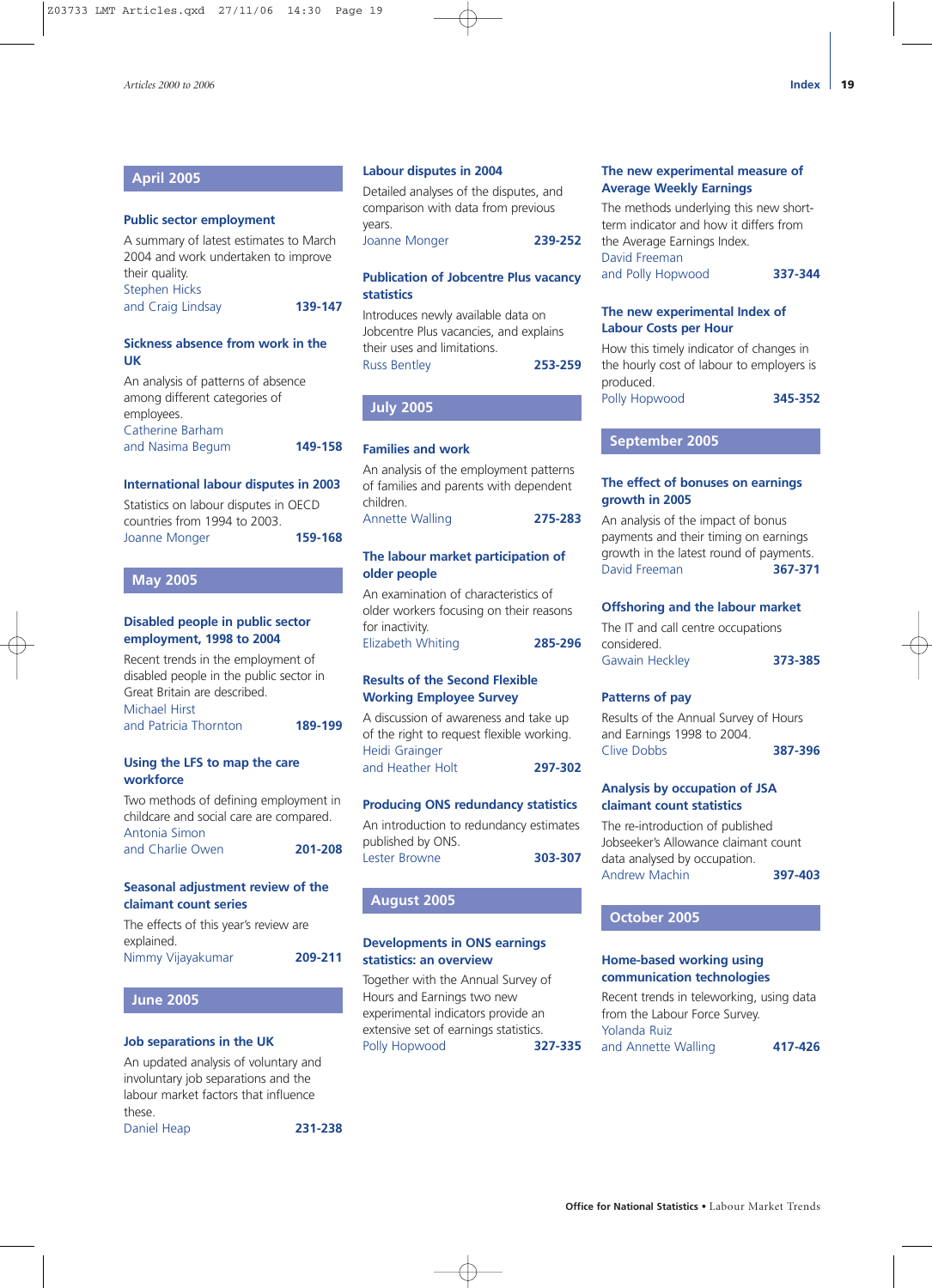#### **The hourly earnings distribution before and after the National Minimum Wage**

Uses the New Earnings Survey to examine changes to the distribution of hourly earnings in the UK following the introduction of the National Minimum Wage.

Tim Butcher **427-435**

#### **November 2005**

#### **LFS reweighting and seasonal adjustment review 2005**

The effects of incorporating the 2004 mid-year population estimates and the results of the latest seasonal adjustment review findings on LFS time series. Alex Murray-Zmijewski

and Peter Alstrup **455-463**

#### **December 2005**

#### **Trends in public sector employment**

Latest estimates to June 2005. Stephen Hicks **477-488**

#### **Characteristics of people employed in the public sector**

Uses the LFS to identify some of the key attributes that differentiate public sector workers from those working in the private sector. Daniel Heap **489-500**

**Occupational segregation by sex and ethnicity in England and Wales, 1991 to 2001**

An analysis of trends in occupational difference and inequality. Louisa Blackwell and Daniel Guinea-Martin **501-516**

#### **January 2006**

#### **Projections of the UK labour force, 2006 to 2020**

Results of the latest set of labour force projections produced by ONS. Vassilis Madouros **13-27**

#### **February 2006**

#### **Patterns of pay**

Results of the Annual Survey of Hours and Earnings 1997 to 2005. Clive Dobbs **45-56**

#### **March 2006**

#### **Do company wage policies persist in the face of minimum wages?**

An analysis of earnings data for low-paid individuals, linked with the characteristics of their employer.

Katherine Lam, Catrin Ormerod, Felix Ritchie and Prabhat Vaze **69-81**

#### **Understanding and improving National Statistics of employment and jobs**

Analysis and recommendations from the National Statistics Quality Review of Employment and Jobs Statistics. Vivienne Avery **83-88**

**April 2006** 

#### **New reference sources explaining labour market statistics**

How *Labour Market Review 2006* and an online guide work together to improve access to ONS' labour market statistics.

Frances Sly and Margaret Shaw **103-108**

**Scientists, engineers and technologists in Great Britain**

An examination of the recent growth in the number of people with degrees in science and related subjects and how these skills are used in the labour market. Ben Marriott **109-116**

#### **International comparisons of labour disputes in 2004**

Statistics on labour disputes in OECD countries from 1995 to 2004. Rachel Beardsmore **117-128**

#### **May 2006**

#### **Comparison of statistics on jobs: December 2005**

Compares estimates of jobs from the Labour Force Survey with corresponding estimates from the Workforce Jobs series.

Annette Walling and Daniel Heap **147-156**

#### **Seasonal adjustment review of the claimant count series**

Explains the effects of this year's review. Nimmy Vijayakumar **157-159**

#### **June 2006**

#### **Labour disputes in 2005**

Detailed analyses of the disputes and comparison with data from previous years.

Rachel Beardsmore **174-190**

#### **Impact of the switch from seasonal to calendar quarters in the Labour Force Survey**

An overview of the LFS switch to calendar quarters and the potential effects of this change on users. Vassilis Madouros **191-202**

#### **A framework for labour costs statistics**

Numerous sources, outputs and users of labour costs data are brought together in one framework. Catrin Ormerod **203-211**

#### **July 2006**

#### **Labour market gross flows data from the Labour Force Survey**

An analysis of movements between different states of economic activity. Keith Brook and Catherine Barham **227-231**

#### **Labour Force Survey low pay estimates**

Method of dealing with second jobs. Catrin Ormerod **233-239**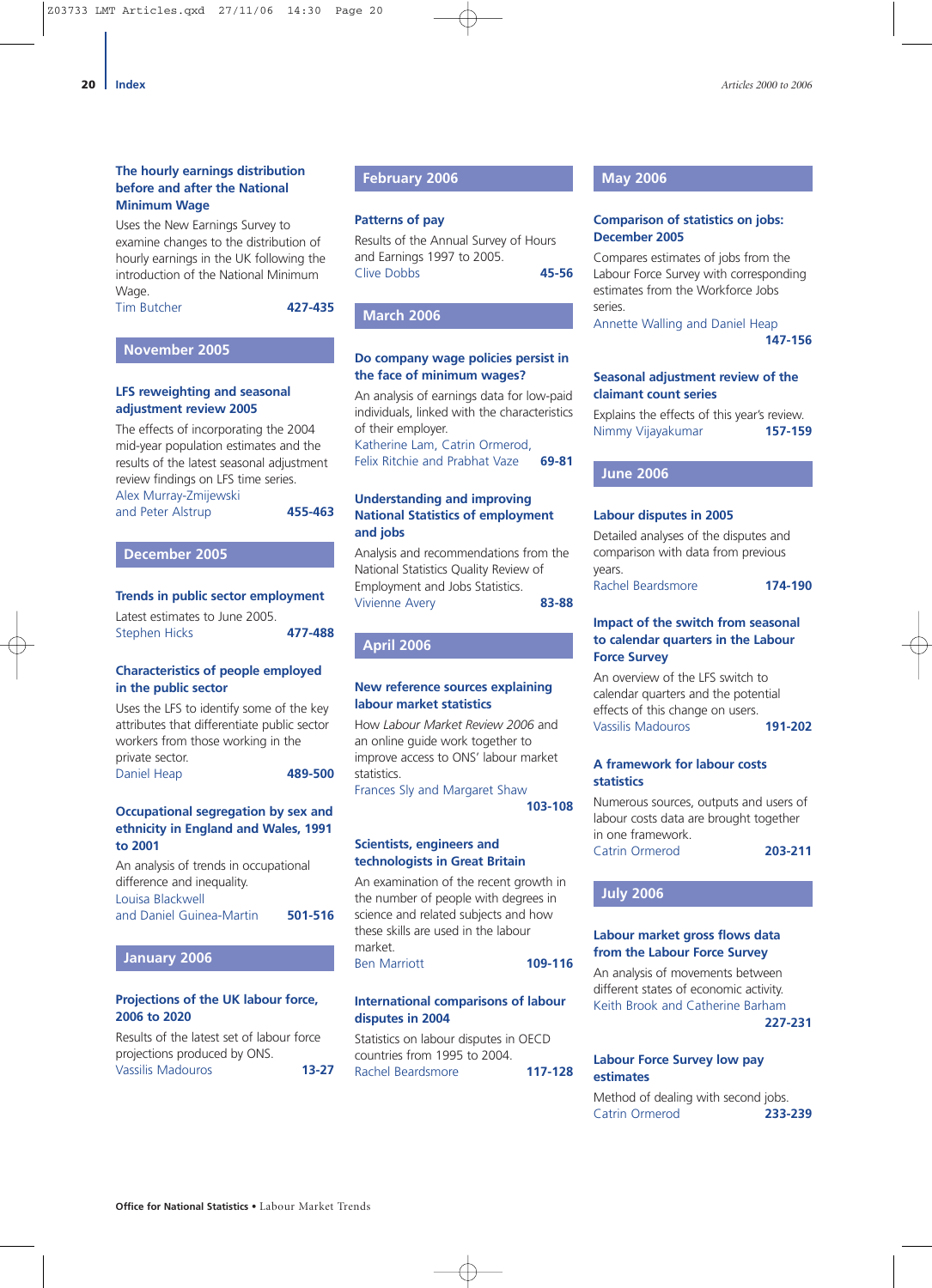#### **August 2006**

#### **Reflections on fifteen years of change in using the Labour Force Survey**

How the UK's labour market statistics were transformed by using the LFS.<br>Barry Werner 257-277 **Barry Werner** 

#### **Estimation of compensation of employees**

Findings from a recent review of the methodologies for calculating National Accounts' compensation of employees. Craig Lindsay **279-287**

#### **September 2006**

#### **The effect of bonuses on earnings growth in 2006**

An analysis of the impact of bonus payments and their timing on earnings growth in the latest round of payments. Harry Duff **301-305**

#### **Local area labour market statistical indicators incorporating the APS**

Presenting a framework of indicators to describe local area labour markets. David Hastings **307-319**

**October 2006** 

#### **Foreign labour in the United Kingdom: current patterns and trends**

Using various sources, this article describes recent trends in international migration into the UK and its effects on the labour market.

John Salt and Jane Millar **335-355**

#### **November 2006**

#### **Comparison of statistics on jobs: June 2006**

Compares statistics on jobs from the Labour Force Survey with corresponding estimates from the Workforce Jobs series.

Annette Walling **373-388**

#### **Earnings data: a brief guide to sources and outputs**

Describes the data sources and outputs relating to earnings in the UK and identifies users of the outputs of these sources. Catrin Ormerod **389-396**

### **December 2006**

#### **The new urban/rural indicator in the Labour Force Survey**

Considers the potential uses of the Rural and Urban Area Classification 2004 in a labour market context.

Catherine Barham and Nasima Begum **409-417**

#### **Public sector employment 2006**

Seasonally adjusted series and recent trends.

Donna Livesey, Andrew Machin, Bryce Millard and Annette Walling **419-438**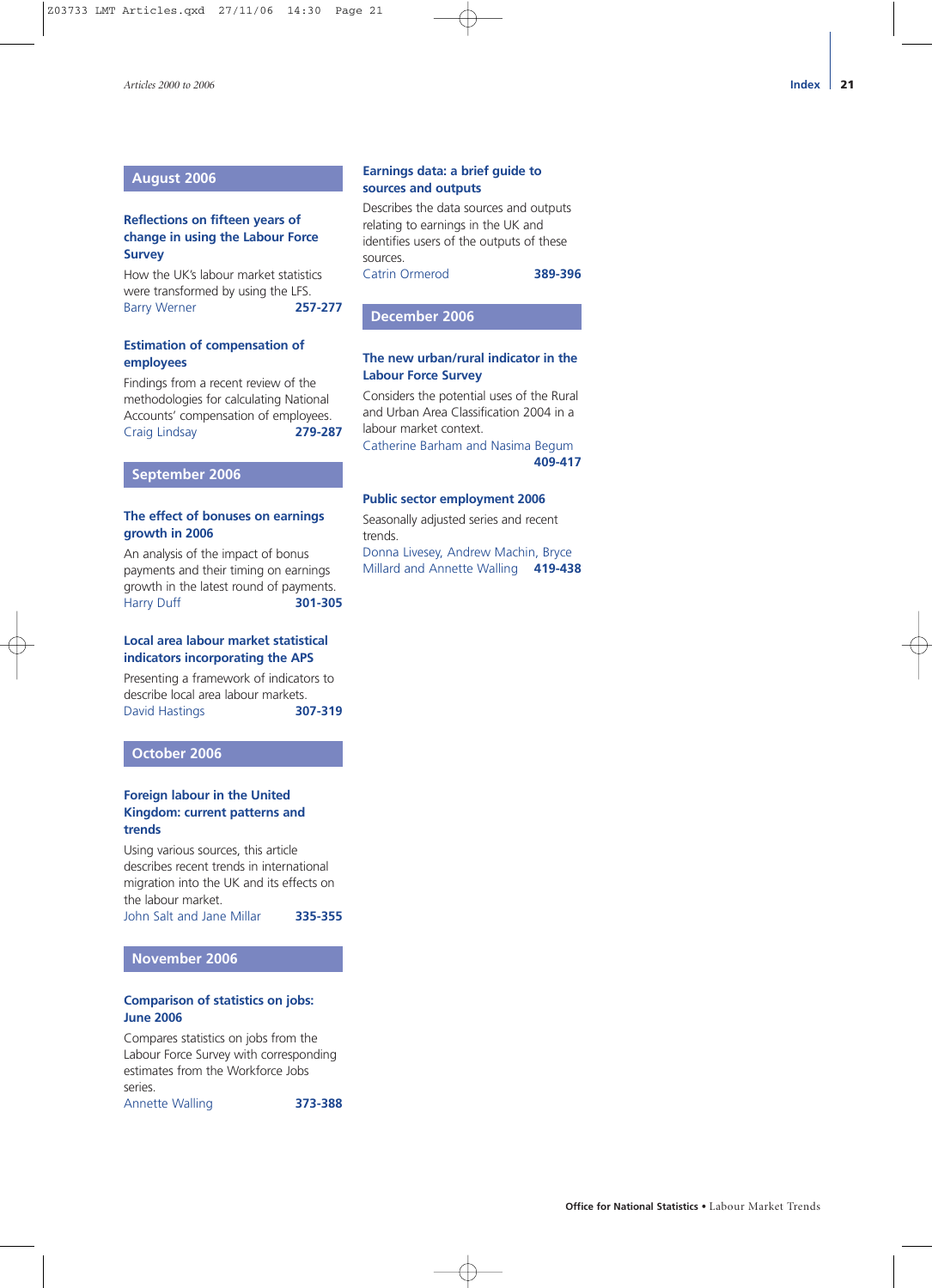# <span id="page-21-0"></span>Authors

**Avery,** Vivienne **83-88**

**Barham,** Catherine **227-231, 409-417**

**Beardsmore,** Rachel **117-128, 174-190**

**Begum,** Nasima **409-417**

**Brook,** Keith **227-231**

**Dobbs,** Clive **45-56**

**Duff,** Harry **301-305**

**Hastings,** David **307-319**

**Heap,** Daniel **147-156**

**Lam,** Katherine **69-81**

**Lindsay,** Craig **279-287**

**Livesey,** Donna **419-438**

**Machin,** Andrew **419-438**

**Madouros,** Vassilis **13-27, 191-202**

**Marriott,** Ben **109-116 Millar,** Jane

**335-355 Millard,** Bryce **419-438 Ormerod,** Catrin **69-81, 203-211, 233-239, 389-396** 

**Ritchie,** Felix **69-81**

**Salt,** John **335-355**

**Shaw,** Margaret **103-108**

**Sly,** Frances **103-108**

**Vaze,** Prabhat **69-81**

**Vijayakumar,** Nimmy **157-159**

**Walling,** Annette **147-156, 373-388, 419-438**

**Werner,** Barry **257-277**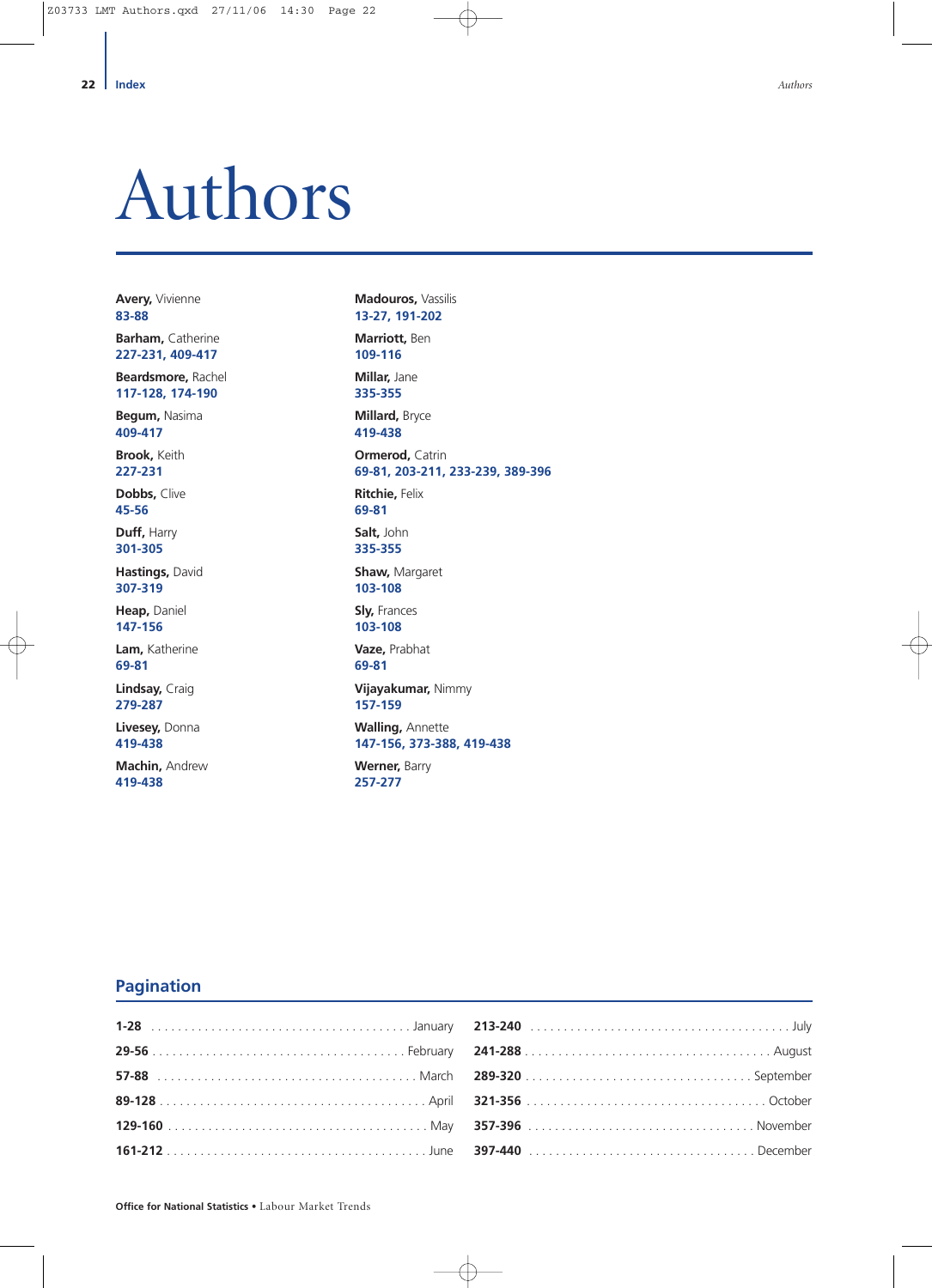# <span id="page-22-0"></span>Labour Market Data

#### **Contents page**

Jan-Dec S1

#### **Sources**

Jan-Dec S2

#### **Definitions**

Jan-Dec S3

#### **Regularly published statistics**

Jan-Dec S6

**Comparisons of old and new table numbers** Jan-Dec S7

#### **Labour market summary**

- **A.1 Labour Force Survey summary: seasonally adjusted and unadjusted** Jan-Dec S8
- **A.2 Labour Force Survey trends: employment and unemployment** Jan-Feb S15
- **A.3 Other headline indicators** Jan-Feb S17, Mar S16, Apr-Dec S15
- **A.4 Working-age households** Mar S17, Sep S16
- **A.11 Regional summary** Jan-Mar S18, Apr-Aug S16, Sep S18, Oct-Dec S16
- **A.12 Local labour market indicators Jan-Mar S20, Apr-Aug S18, Sep S20, Oct-Dec S18**

#### **Employment and productivity**

- **B.1 Employment by category** Jan-Mar S26, Apr-Aug S24, Sep S26, Oct-Dec S24
- **B.2 Employment by age** Jan-Mar S28, Apr-Aug S26, Sep S28, Oct-Dec S26
- **B.3 Employment by occupation** Feb S30, May-Jun S28, Sep S30, Dec S28
- **B.4 Public and private sector employment** Feb S31, Mar S30, Apr S28, May-Jun S29, Jul-Aug S28, Sep S31, Oct-Nov S28, Dec S29
- **B.11 Workforce jobs** Jan S30, Feb S32, Mar S31, Apr S29, May-Jun S30, Jul- Aug S29, Sep S32, Oct-Nov S29, Dec S30

#### **B.12 Employee jobs by industry**  Jan S32, Feb S33, Mar S32, Apr S30, May S31, Jun S32, Jul-Aug S30, Sep S33, Oct-Nov S30, Dec S32

- **B.13 Employee jobs: production industries: UK** Jan S34, Feb S35, Mar S34, Apr S32, May S33, Jun S34, Jul-Aug S32, Sep S35, Oct-Nov S32, Dec S34
- **B.14 Employee jobs: division, class or group: UK** Jan S35, Apr S33, Jul S33, Oct S33
- **B.15 Employee jobs: division, class or group: GB** Jan S36, Apr S34, Jul S34, Oct S34
- **B.16 Employee jobs by region and industry** Feb S36, Apr S36, Jul S36, Oct S36
- **B.17 Employment in tourism-related industries** Discontinued Feb 2006

# **B.18 Workforce jobs by industry**

Jan-Feb S38, Mar S35, Apr S38, May S34, Jun S35, Jul S38, Aug S33, Sep S36, Oct S38, Nov S33, Dec S35

**B.21 Actual weekly hours of work** Jan-Feb S39, Mar S36, Apr S39, May S35, Jun S36, Jul S39, Aug S34, Sep S37, Oct S39, Nov S34, Dec S36

#### **B.22 Usual weekly hours of work**

Jan-Feb S40, Mar S37, Apr S40, May S36, Jun S37, Jul S40, Aug S35, Sep S38, Oct S40, Nov S35, Dec S37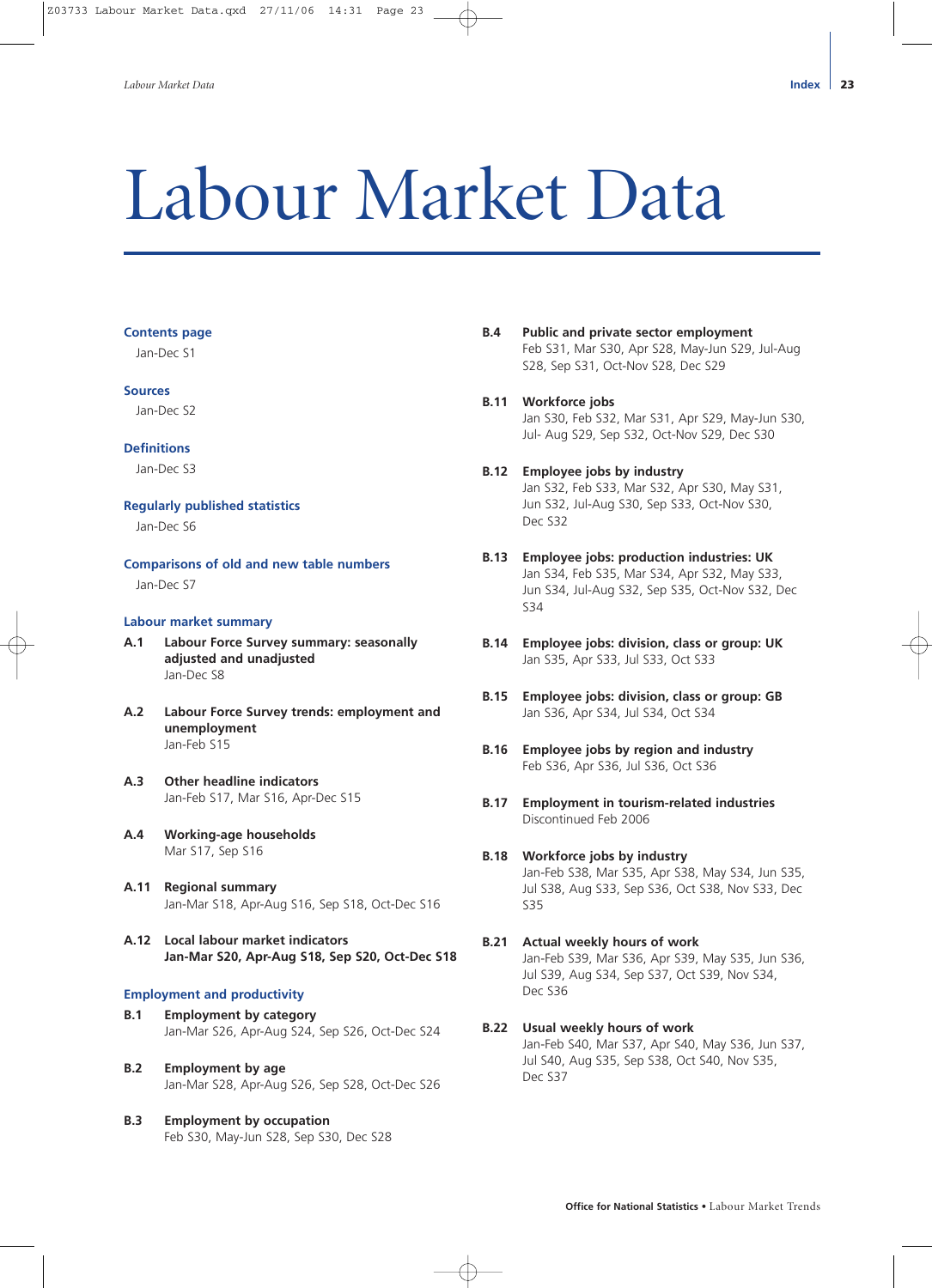- **B.32 Key productivity measures** Jan S41, Feb S42, Mar S38, Apr S41, May S37, Jun S38, Jul S41, Aug S36, Sep S39, Oct S41, Nov S36, Dec S38
- **B.33 Total workforce hours worked per week by industry** Jan S42, Apr S42, Jul S42, Oct S42
- **B.34 Total workforce hours worked per week by region and industry** Feb S44, May S39. Aug S38, Nov S38
- **B.41 Job-related training** Feb S45, May S40, Jun S39, Sep S40
- **B.51 Selected countries: national definitions** Mar S40, Jun S40, Sep S41, Dec S40

#### **Unemployment**

- **C.1 Unemployment by age and duration** Jan S44, Feb S46, Mar S41, Apr S44, May S41, Jun S42, Jul S44, Aug S40, Sep S43, Oct S44, Nov S40, Dec S42
- **C.2 Unemployment rates by age**  Jan S47, Feb S49, Mar S45, Apr S47, May S44, Jun S45, Jul S46, Aug S43, Sep S46, Oct S47, Nov S42, Dec S45
- **C.4 Unemployment rates by previous occupation** Feb S50, May S45, Jun S46, Sep S47, Dec S46
- **C.5 Unemployment rates: international comparisons** Jan S48, Feb S52, Mar S46, Apr S48, May S46, Jun-Jul S48, Aug S44, Sep-Oct S48, Nov S44, Dec S48

#### **Economic activity and inactivity**

- **D.1 Economic activity by age** Jan S50, Feb S54, Mar S48, Apr S50, May S48, Jun-Jul S50, Aug S46, Sep-Oct S50, Nov S46, Dec S50
- **D.2 Economic inactivity by reason** Jan S52, Feb S56, Mar S50, Apr S52, May S50, Jun-Jul S52, Aug S48, Sep-Oct S58, Nov S58, Dec S52
- **D.3 Economic inactivity by age** Jan S54, Feb S58, Mar S52, Apr S54, May S52, Jun-Jul S54, Aug S50, Sep-Oct S54, Nov S50, Dec S54

**D.4 Educational status, economic activity and inactivity of young people** Jan S56, Feb S60, Mar S54, Apr S56, May S54, Jun-Jul S56, Aug S52, Sep-Oct S56, Nov S52, Dec S56

#### **Earnings and unit wage costs**

- **E.1 Average Earnings Index: main industrial sectors** Jan S58, Feb S62, Mar S56, Apr S58, May S56, Jun-Jul S58, Aug S54, Sep-Oct S58, Nov S54, Dec S58
- **E.2 Average Earnings Index by industry** Jan S60, Feb S64, Mar S58, Apr S60, May S58, Jun-Jul S60, Aug S56, Sep-Oct S60, Nov S56, Dec S60
- **E.4 Average Earnings Index: effects of bonus payments** Jan S64, Feb S68, Mar S62, Apr S64, May S62, Jun-Jul S64, Aug S60, Sep-Oct S64, Nov S60, Dec S64
- **E.13 Annual Survey of Hours and Earnings: median earnings and hours of full-time employees by main industrial sector** Jan S66
- **E.13 Annual Survey of Hours and Earnings: median earnings and paid hours of full-time employees by main industrial sector** Mar S64, Jun S66, Sep S66, Dec S66
- **E.14 Annual Survey of Hours and Earnings: median earnings and hours of full-time employees by main industry section** Jan S68
- **E.14 Annual Survey of Hours and Earnings: median earnings and paid hours of full-time employees by main industry section** Mar S66, Jun S68, Sep S68, Dec S68
- **E.21 Index for manufacturing and whole economy**  Jan-Feb S70, Mar S68, Apr S66, May S4, Jun S70, Jul S66, Aug S62, Sep S70, Oct S66, Nov S62, Dec S70
- **E.31 Index of wages per head (manufacturing manual workers): international comparisons** Jan-Feb S71, Mar S69, Apr S67, May S65, Jun S71
- **E.31 Average Earnings: International comparisons index for manufacturing**

Jul S67, Aug S63, Sep S71, Oct S67, Nov S63, Dec S71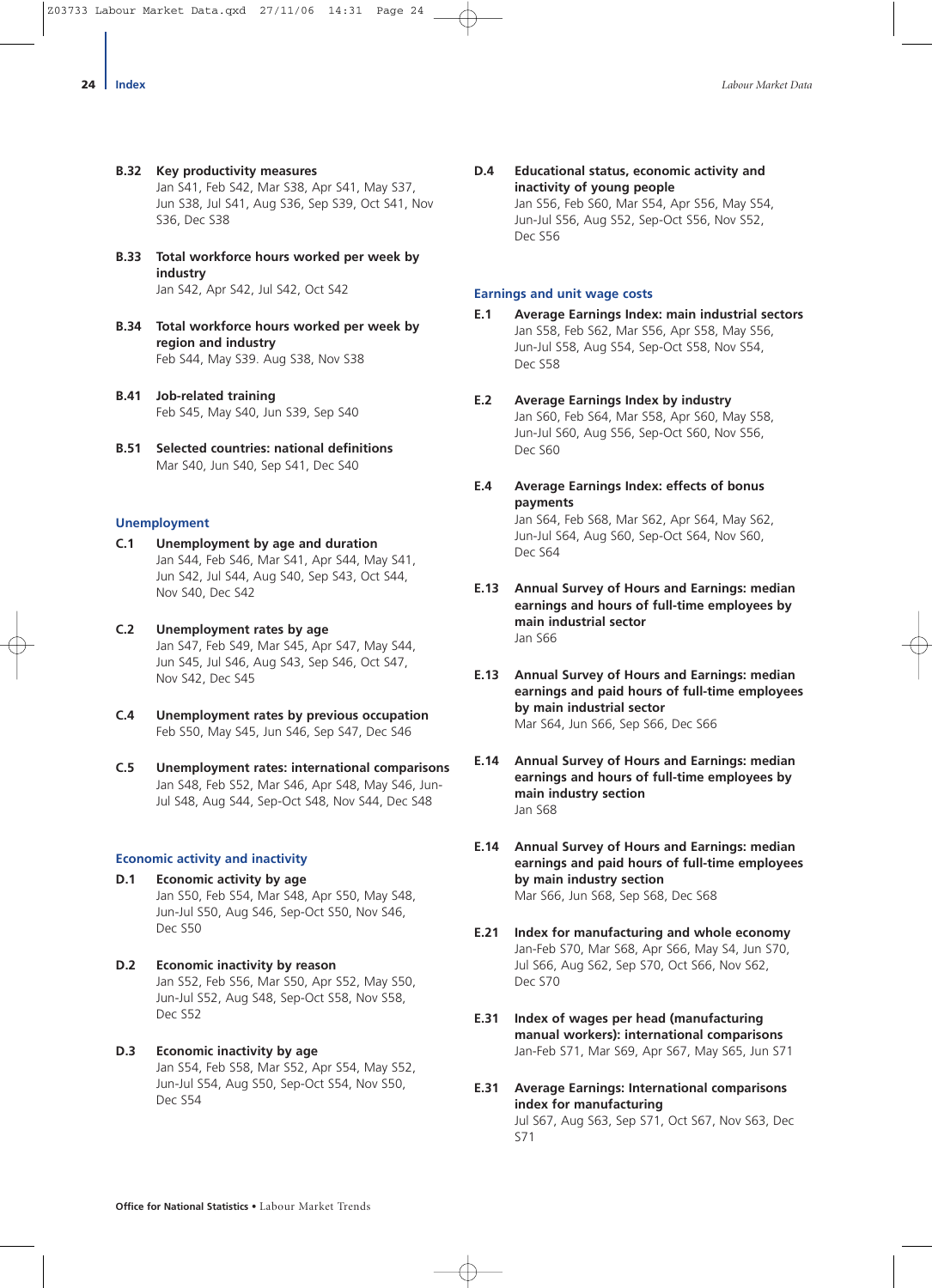#### **Claimant count**

- **F.1 Claimant count by region** Jan-Feb S72, Mar S70, Apr S68, May S66, Jun S72, Jul S68, Aug S64, Sep S72, Oct S68, Nov S64, Dec S72
- **F.2 Claimant count by age and duration: seasonally adjusted**

Jan-Feb S76, Mar S74, Apr S72, May S70, Jun S76, Jul S72, Aug S68, Sep S76, Oct S72, Nov S68, Dec S76

**F.2 Claimant count by age and duration: not seasonally adjusted** Jan-Feb S78, Mar S76, Apr S74, May S72, Jun S78,

Jul S74, Aug S70, Sep S78, Oct S74, Nov S70, Dec S78

- **F.3 Claimant count by age and duration: regions**  Jan-Feb S80, Mar S78, Apr S76, May S74, Jun S80, Jul S76, Aug S72, Sep S80, Oct S76, Nov S72, Dec S80
- **F.4 Claimant count by sought and usual occupation**  Jan-Feb S81, Mar S79, Apr S77, May S75, Jun S81, Jul S77, Aug S73, Sep S81, Oct S77, Nov S73, Dec S81
- **F.12 Claimant count: counties: UAs and LADs**  Jan-Feb S82, Mar S80, Apr S78, May S76, Jun S82, Jul S78, Aug S74, Sep S82, Oct S78, Nov S74, Dec S82
- **F.13 Claimant count: United Kingdom parliamentary constituencies**  Jan-Feb S85, Mar S83, Apr S81, May S79, Jun S85, Jul S81, Aug S77, Sep S85, Oct S81, Nov S77, Dec S85
- **F.14 Claimant count: Constituencies of the Scottish Parliament**  Jan-Feb S89, Mar S87, Apr S85, May S83, Jun S89, Jul S85, Aug S81, Sep S89, Oct S85, Nov S81, Dec S89
- **F.21 Claimant count flows** Jan-Feb S90, Mar S88, Apr S86, May S84, Jun S90, Jul S86, Aug S82, Sep S90, Oct S86, Nov S82, Dec S90
- **F.22 Claimant count: number of previous claims**  Feb S91, May S85, Aug S83, Nov S83
- **F.23 Interval between claims**  Mar S89, Jun S91, Sep S91, Dec S91

**F.24 Destination of leavers from claimant count by duration**

> Jan S91, Feb S92, Mar S90, Apr S87, May S86, Jun S92, Jul S87, Aug S84, Sep S92, Oct S87, Nov S84, Dec S92

**F.25 Average duration of claims by age**  Jan S92, Apr S88, Jul S88, Oct S88

#### **Vacancies**

- **G.1 Vacancies**  Jan S94, Feb S93, Mar S91, Apr S90, May S87, Jun S93, Jul S90, Aug S85, Sep S93, Oct S90, Nov S85, Dec S93
- **G.2 Vacancies by industry: seasonally adjusted** Jan S96, Feb S94, Mar S92, Apr S91, May S88, Jun S94, Jul S91, Aug S86, Sep S94, Oct S91, Nov S86, Dec S94
- **G.3 Vacancies by size of enterprise** Jan S97, Feb S95, Mar S93, Apr S92, May S89, Jun S95, Jul S92, Aug S87, Sep S90, Oct S92, Nov S99, Dec S91
- **G.4 Vacancies by industry: not seasonally adjusted** Jan S98, Feb S96, Mar-Apr S94, May S90, Jun S96, Jul S94, Aug S88, Sep S92, Oct S94, Nov S100, Dec S92

#### **Redundancies**

- **H.31 Redundancies: rates and levels**  Jan S100, Feb S98, Mar-Apr S96, May S92, Jun S98, Jul S96, Aug S90, Sep S94, Oct S96, Nov S102, Dec S94
- **H.32 Redundancies by industry**  Jan S100, Feb S98, Mar-Apr S96, May S92, Jun S98, Jul S96, Aug S90, Sep S94, Oct S96, Nov S102, Dec S94

# **H.33 Re-employment**

Feb S99, May S93, Jun S99, Nov S103

- **H.34 Redundancies by region** Feb S99, May S93, Jun S99, Nov S103
- **H.35 Redundancy rates by region** Feb S99, May S93, Jun S99, Nov S103